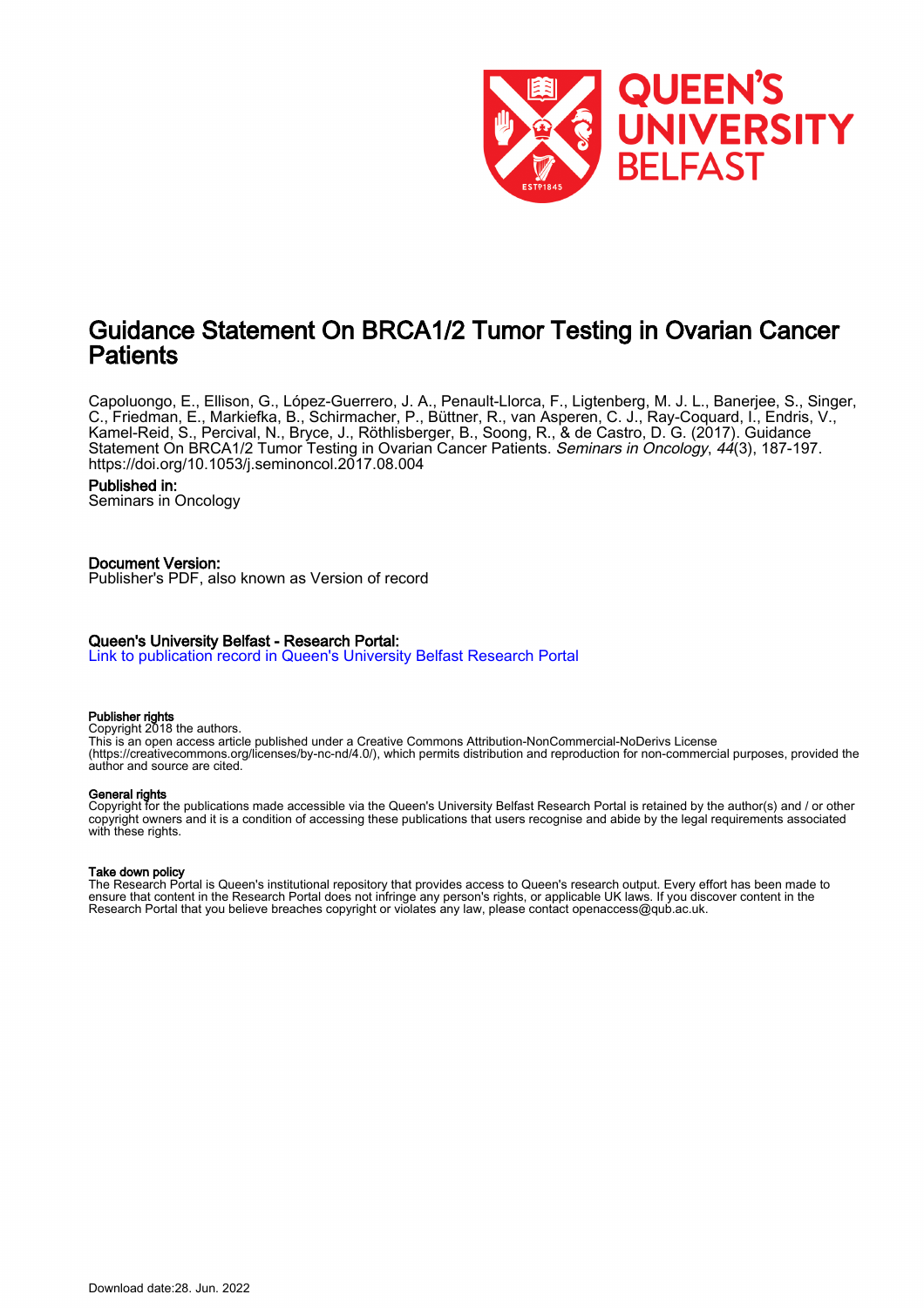

# Seminars in Oncology



journal homepage: <www.elsevier.com/locate/ysonc>

# Guidance Statement On BRCA1/2 Tumor Testing in Ovarian Cancer Patients



Ettore Capoluongo<sup>a</sup>, Gillian Ellison<sup>b</sup>, José Antonio López-Guerrero<sup>c</sup>, Frederique Penault-Llorca<sup>d</sup>, Marjolijn J.L. Ligtenberg<sup>e</sup>, Susana Banerjee<sup>f</sup>, Christian Singer<sup>g</sup>, Eitan Friedman<sup>h</sup>, Birgid Markiefka<sup>i</sup>, Peter Schirmacher<sup>j</sup>, Reinhard Büttner<sup>i</sup>, Christi J. van Asperen<sup>k</sup>, Isabelle Ray-Coquard<sup>l</sup>, Volker Endris<sup>j</sup>, Suzanne Kamel-Reid<sup>m</sup>, Natalie Percival<sup>f</sup>, Jane Bryce<sup>n</sup>, Benno Röthlisberger<sup>o</sup>, Richie Soong<sup>p</sup>, David Gonzalez de Castroq,\*

- <sup>a</sup> Catholic University of the Sacred Heart and A. Gemelli Teaching Hospital Foundation, Rome, Italy
- <sup>b</sup> AstraZeneca, Alderley Park, Macclesfield, UK
- <sup>c</sup> Fundación Instituto Valenciano de Oncología, València, Spain
- <sup>d</sup> Departement de Pathologie, Centre Jean Perrin; INSERM UMR 1240, Clermont-Ferrand, France
- <sup>e</sup> Radboud University Medical Center, Nijmegen, Netherlands
- <sup>f</sup> The Royal Marsden NHS Foundation Trust, London, UK
- <sup>g</sup> Medical University of Vienna, Vienna, Austria
- <sup>h</sup> Sheba Medical Center, Tel Hashomer, Israel
- <sup>i</sup> University of Cologne, Cologne, Germany
- <sup>j</sup> University Hospital Heidelberg, Germany
- <sup>k</sup> Department of Clinical Genetics, Leiden University Medical Center, Leiden, The Netherlands
- <sup>1</sup> Claude Bernard University, Lyon, France
- <sup>m</sup> Princess Margaret Cancer Centre, Toronto, Canada
- <sup>n</sup> Nazionale Tumori IRCCS Pascale, Naples, Italy
- <sup>o</sup> Kantonsspital Aarau, Aarau, Switzerland
- <sup>p</sup> University of Singapore, Singapore
- <sup>q</sup> Queen's University Belfast, Belfast, UK
- 

## article info

Keywords: Ovarian cancer BRCA1 BRCA2 Tumor testing

#### **ABSTRACT**

The approval, in 2015, of the first poly (adenosine diphosphate-ribose) polymerase inhibitor (PARPi; olaparib, Lynparza) for platinum–sensitive relapsed high–grade ovarian cancer with either germline or somatic BRCA1/2 deleterious mutations is changing the way that BRCA1/2 testing services are offered to patients with ovarian cancer. Ovarian cancer patients are now being referred for BRCA1/2 genetic testing for treatment decisions, in addition to familial risk estimation, and irrespective of a family history of breast or ovarian cancer. Furthermore, testing of tumor samples to identify the estimated 3%–9% of patients with somatic BRCA1/2 mutations who, in addition to germline carriers, could benefit from PARPi therapy is also now being considered. This new testing paradigm poses some challenges, in particular the technical and analytical difficulties of analyzing chemically challenged DNA derived from formalin–fixed, paraffin–embedded specimens. The current manuscript reviews some of these challenges and technical recommendations to consider when undertaking BRCA1/2 testing in tumor tissue samples to detect both germline and somatic BRCA1/2 mutations. Also provided are considerations for incorporating genetic analysis of ovarian tumor samples into the patient pathway and ethical requirements.

& 2017 The Authors. Published by Elsevier Inc. This is an open access article under the CC BY-NC-ND license (http://creativecommons.org/licenses/by-nc-nd/4.0/).

## 1. Introduction

## 1.1. BRCA1/2: Associated cancer risk and genetic testing

BRCA1 (OMIM#113705) and BRCA2 (OMIM# 600185) genes (chromosome 17q21 and 13q12, respectively) [\[1,2\]](#page-9-0) are tumor suppressor genes encoding proteins primarily involved in DNA repair. Loss of function mutations in BRCA1/2 are associated with

<http://dx.doi.org/10.1053/j.seminoncol.2017.08.004>

0093-7754/© 2017 The Authors. Published by Elsevier Inc. This is an open access article under the CC BY-NC-ND license (http://creativecommons.org/licenses/by-nc-nd/4.0/).

<sup>\*</sup> Corresponding author. David Gonzalez de Castro, Centre for Cancer Research and Cell Biology, Queen's University Belfast, Lisburn Road, Belfast, BT9 7AE, UK. Tel.:  $+44 (0)28 9097 2772$ .

E-mail address: [D.GonzalezdeCastro@qub.ac.uk](mailto:D.GonzalezdeCastro@qub.ac.uk) (D.G. de Castro).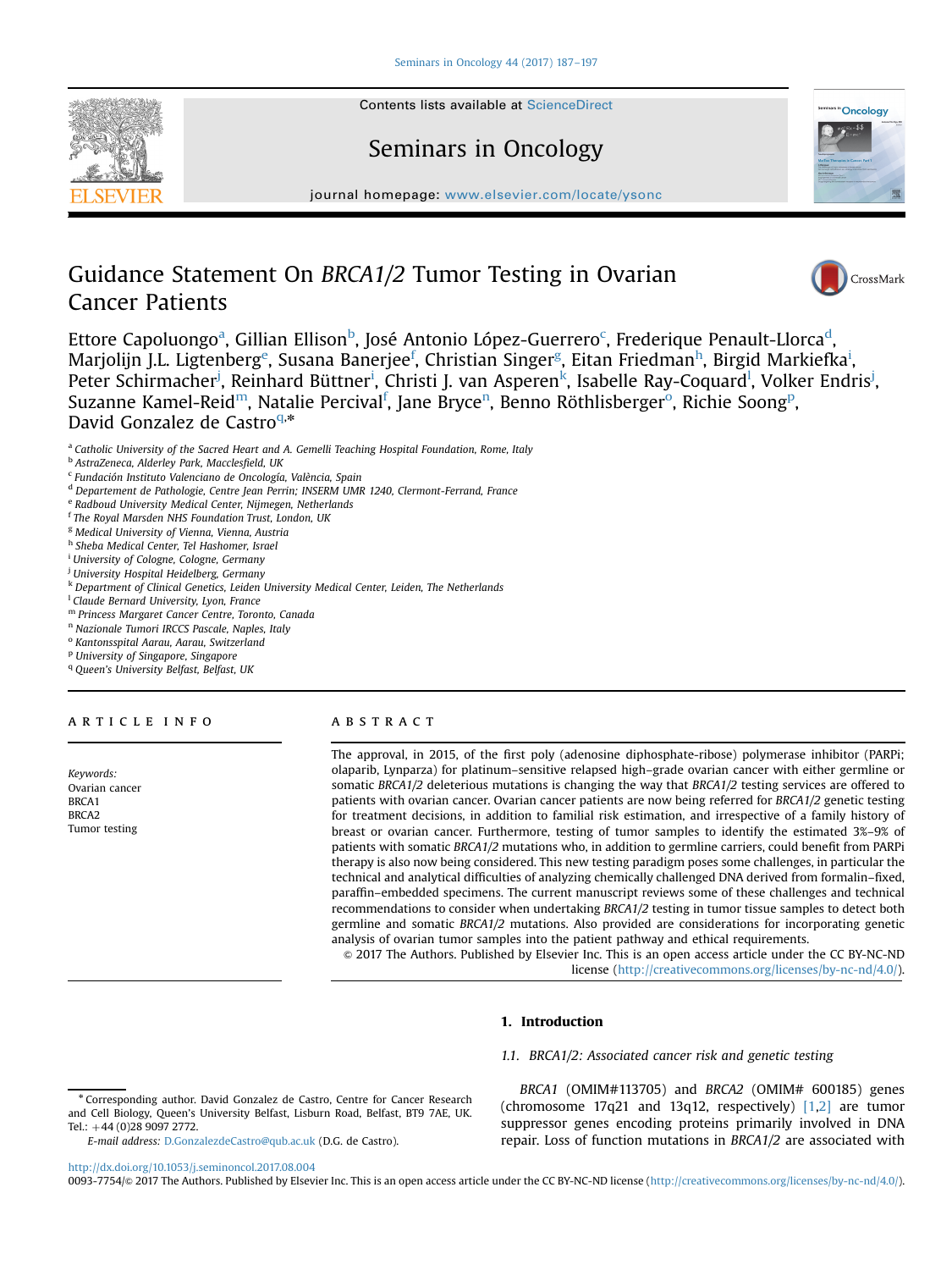increased risk of breast cancer and ovarian cancer (BC, OC) and to a lesser extent other cancers (eg, prostate cancer) [\[3](#page-9-0)[,4\]](#page-10-0). Women carrying a pathogenic germline mutation in either BRCA1 or BRCA2 have a substantially increased lifetime risk of developing BC and OC: 40%–85% lifetime BC risk with BRCA1/2 mutations, with higher rates in BRCA1 mutation carriers  $[5,6]$ . Similarly, for OC the lifetime risk is estimated to be higher in women inheriting a BRCA1 mutation (25%–65%) compared with a BRCA2 mutation (15%– 20%)  $[5,6]$  $[5,6]$ . The precise cancer risk in female BRCA1/2 germline mutation carriers and the factors that govern mutant allele penetrance depend on many factors, including personal and/or reproductive factors, mutation location, and as yet undefined genetic factors ('modifier genes') [\[7,8\].](#page-10-0)

Pathogenic BRCA1/2 variants are distributed along the entire gene coding regions and overwhelmingly result in truncation and/ or inactivation of the mutant protein. Genetic variants include nonsense, frameshift, splice-site, and some missense mutations, as well as large deletion duplications and rearrangements [\[9,10\].](#page-10-0) Since the cloning of BRCA1/2 genes, individuals with a strong family history of BC and/or OC have undergone oncogenetic counseling and BRCA1/2 genotyping to identify germline mutation carriers. In families where a pathogenic mutation is detected, the mutation serves as a relevant tool for assessing lifetime cancer risk. Asymptomatic, cancer–free female mutation carriers are offered surveillance for early BC detection and the possibility of risk–reducing surgery [\[11\]](#page-10-0). Mutation–carrying women are recommended to undergo risk–reducing salpingo-oophorectomy between 35–40 years of age (after childbearing) because of the lack of a proven surveillance scheme impacting on survival for the early detection of OC.

In 2015, the first poly (adenosine diphosphate-ribose) polymerase inhibitor (PARPi; olaparib, Lynparza) was licensed for the treatment of BRCA–mutated OC. In a Phase II clinical trial involving 265 patients with either platinum–sensitive recurrent ovarian, fallopian tube or primary peritoneal (high–grade) cancer, maintenance therapy with olaparib showed an improvement in median progression–free survival (PFS). This improvement was more pronounced in patients whose tumors had BRCA1/2 mutations; hazard ratio (HR) 0.18 compared with wild–type BRCA1/2 patients HR 0.54 [\[12\]](#page-10-0). More recently, results of the phase III trial (SOLO-2;  $N = 295$ ) of olaparib tablets as maintenance therapy in patients with relapsed germline– mutated BRCA1/2 OC reported an HR of 0.25 for PFS of patients receiving olaparib versus placebo, and an HR of 0.50 for time to second progression or death for the olaparib versus placebo group [\[13\].](#page-10-0) In another Phase III trial of the PARPi niraparib (the European Network of Gynaecological Oncology Trial groups (ENGOT)-OV16/ NOVA trial) involving 553 OC patients, an HR of 0.27 for PFS was observed for niraparib treatment compared with placebo in OC patients with germline BRCA1/2 mutations; HR 0.45 for PFS in wild–type BRCA1/2 mutation group and HR 0.38 for patients with germline wild–type BRCA1/2 patients with homologous recombination deoxyribonucleic acid (DNA) repair deficient (HRD) tumors [\[14\].](#page-10-0)

Poly (adenosine diphosphate-ribose) polymerase (PARP) enzymes function in the repair of single–stranded DNA (ssDNA) breaks via the base–excision repair pathway [\[15,16\].](#page-10-0) Therefore, PARP inhibition results in an accumulation of ssDNA breaks; in normal cells these become converted to double–stranded DNA (dsDNA) breaks, which are repaired by the homologous recombination repair (HRR) pathway [\[15\].](#page-10-0) In cells lacking a functioning BRCA1/2 protein, repair by the HRR pathway is also inhibited; therefore, PARPi treatment of BRCA1– and BRCA2–associated cancers causes 'synthetic lethality' (when two non–lethal processes combine to cause cell death) specifically to cancer cells [\[15,17,18\].](#page-10-0)

Olaparib is licensed in the European Union as maintenance therapy for adult patients with platinum–sensitive relapsed BRCA1– and BRCA2–mutated (germline and/or somatic deleterious

mutations) high–grade serous (HGS) carcinoma of the ovary, fallopian tube, or peritoneum, who are in complete or partial response to platinum–based chemotherapy. Thus, OC patients are now also referred for BRCA1/2 genetic testing to determine their suitability for PARPi therapy, in the appropriate clinical context. This new indication for BRCA1/2 genetic testing has also introduced the concept of tumor testing of BRCA1/2 gene mutations, as this approach can potentially capture both germline and somatic BRCA1/2 pathogenic variants. As OC is the only indication for which PARPi have been licensed thus far, the remainder of this article will focus on BRCA1/2 tumor–based testing in OC.

## 1.2. Ovarian cancer treatment and impact of BRCA1/2 mutations on treatment outcomes

Platinum and paclitaxel combination chemotherapy has been the first–line standard of care for OC [\[19\],](#page-10-0) with carboplatin recently replacing cisplatin because it is equally effective and better tolerated. Since 2011, bevacizumab has been approved in Europe in combination with first–line standard of care treatment of patients with advanced epithelial ovarian, fallopian tube, or primary peritoneal cancer. Nonetheless, advanced OC patient prognosis remains poor, with a median PFS and 5–year overall survival (OS) of 14–19 months and 30%–35%, respectively, (ICON 7 and GOG 140), and ultimately most patients will relapse [\[20](#page-10-0)–[22\].](#page-10-0)

Ovarian cancer comprises different histological subtypes, of which high–grade serous (HGSOC) is the most common, representing ~70% of advanced cases [\[23](#page-10-0)–[25\].](#page-10-0) In women unselected for family history, germline BRCA1/2 mutations have been found in 4%–14% of all OCs, 5%–18% of serous OCs, and ~22% of HGS cases [\[26](#page-10-0)–[32\]](#page-10-0).

Patients with germline BRCA1/2–mutated OC tend to respond well to platinum–based chemotherapy and have a longer median OS than sporadic OC patients [\[33](#page-10-0)–[39\].](#page-10-0) The main histological subtype associated with BRCA1/2 mutations and response to platinum is HGS carcinoma. Other OC histological types have been found to harbor deleterious mutations in other HRR genes [\[40\];](#page-10-0) 31% of OCs have a deleterious germline (24%) or somatic (9%) mutation in  $\geq$ 1 of 13 HRR genes (mutations also associated with primary platinum sensitivity and improved OS).

### 1.3. Somatic BRCA1/2 mutations in ovarian cancer

In the Phase II trial of olaparib in patients with platinum– sensitive serous OC, 136 out of 265 patients had a BRCA1/2 mutation; 20 (15%) were somatically acquired [\[41\]](#page-10-0). In another study, BRCA1/2 mutations were identified in 44 out of 235 (19%) unselected OC tumors, 39% of which were somatic [\[27\]](#page-10-0). No additional somatic mutations were detected in tumors from patients with germline mutations, suggesting that loss of heterozygosity (LOH) is responsible in most cases for the bi–allelic inactivation in neoplastic cells. Another study, by The Cancer Genome Atlas (TCGA) consortium, of HGSOC patients found BRCA1/2 mutations in 64 out of 316 (20%) patients: 9% and 8% were germline BRCA1 and BRCA2 mutations, respectively, and 3% were somatic mutations [\[42\]](#page-10-0).

Whole exome sequencing analysis of the combined germline– somatic landscape in OC in a series of 429 TCGA OCs found germline truncation variants and large deletions across Fanconi pathway genes in 20% of cases [\[43\]](#page-10-0). In this analysis, somatic mutations in BRCA1 and BRCA2 with potential functional consequences were detected in 4.9% and 2.6% of OCs, respectively.

An analysis of a large set of OC patients for germline ( $n = 899$ ), somatic ( $n = 279$ ) and epigenetic alterations ( $n = 482$ ) in the BRCA1, BRCA2 and RAD51C genes revealed deleterious germline BRCA1 mutations in 32 (3.6%), BRCA2 in 28 (3.1%), and RAD51C in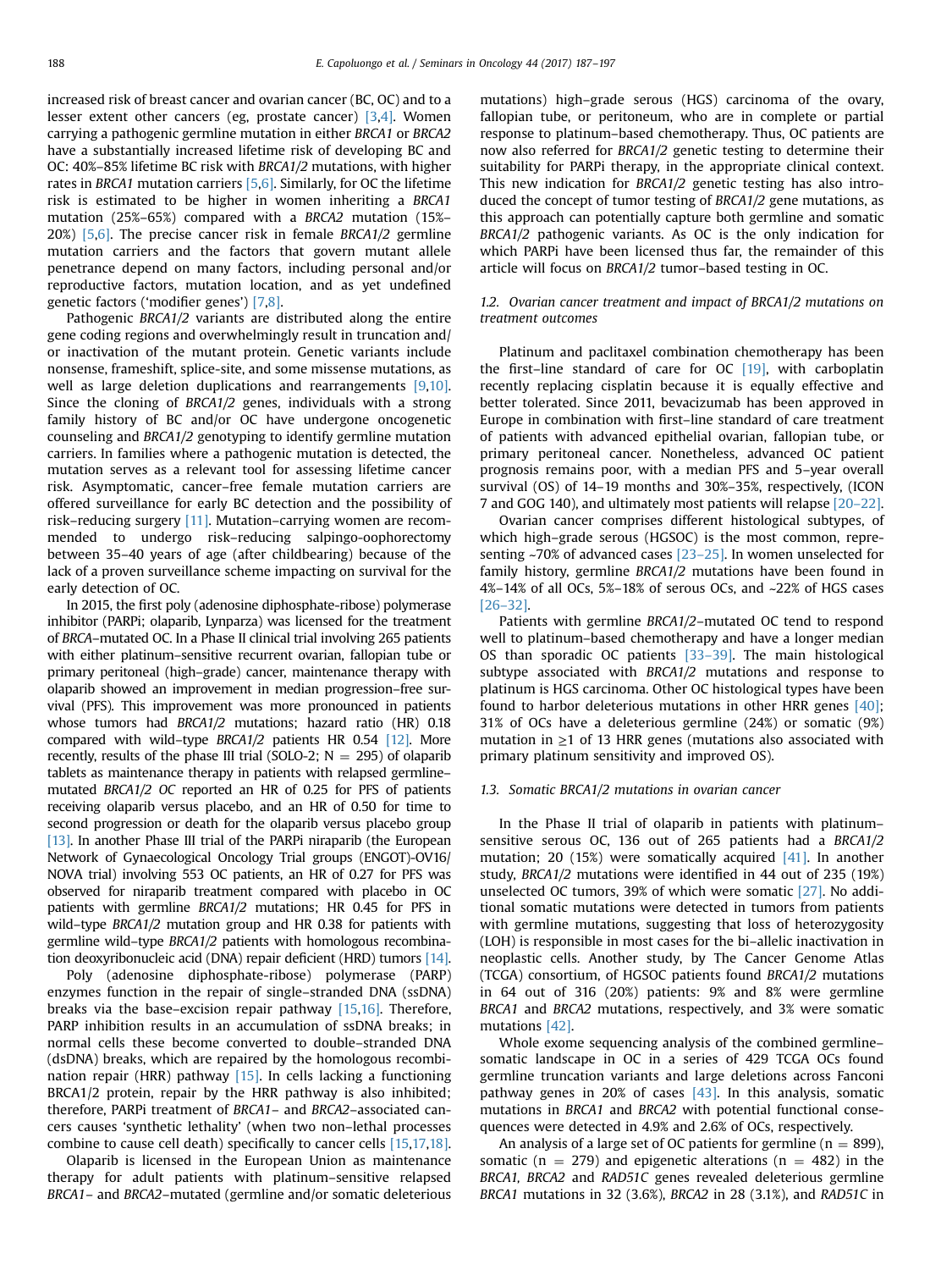26 (2.9%) patients [\[44\]](#page-10-0). Deleterious somatic mutations in BRCA1/2 were observed in 3.6% of tumors.

Whether a deleterious mutation has been inherited or acquired somatically, it is thought to be essential that the remaining BRCA1/ 2 allele in 17q21 or 13q12, respectively, should be lost in the pre– malignant cells for malignant transformation to occur. In OC tumor samples with deleterious mutations in BRCA1/2, LOH of the functional allele was detectable in virtually all cases with BRCA1 mutations [\[45](#page-10-0)–[47\]](#page-10-0) and in ~70% of cases with BRCA2 mutations. These LOH events increase the allelic frequency of the mutation in tumor samples.

## 1.4. Rationale for BRCA1/2 tumor testing

When using tumor tissue DNA to detect BRCA1/2 variants, both germline and somatic BRCA1/2 mutations are identified. This could be advantageous (time saving and cost saving), as potentially only one test needs to be performed to identify all patients with deleterious BRCA1/2 variants that may benefit from PARPi treatment. An estimated 10%–20% of OC patients are likely to harbor either a germline or somatic BRCA1/2 mutation; this approach could facilitate a focused germline testing effort and overall reduction in genetic testing.

# 2. Considerations and Recommendations for Ovarian Cancer Tumor BRCA1/2 Genetic Testing

Key recommendations for conducting BRCA1/2 genetic testing on OC tumor tissue samples are summarized in [Table 1.](#page-4-0)

## 2.1. Recommendations for BRCA1/2 tumor testing sample types

Ovarian cancers are characterized by a complex and changing genetic profile [\[48\];](#page-10-0) consequently, BRCA1/2 tumor testing results can potentially vary depending on disease stage and sample site. There is also the possibility that a pathogenic germline or somatic BRCA1/2 mutation can revert to a functional gene during disease progression, due to development of acquired resistance via somatic revertant mutations [\[49](#page-10-0)–[54\].](#page-10-0)

In a small study, secondary BRCA1/2 mutations were identified in 7 out of 10 platinum–resistant OCs and 0 out of 5 platinum– sensitive tumors, leading to the hypothesis that BRCA1/2 revertant mutations could be associated with treatment resistance [\[55\].](#page-10-0) In another study, a second BRCA1/2 mutation was found in 13 out of 46 (28.3%) recurrent OCs (12 of 13 were platinum resistant), compared with 2 out of 64 (3.1%) primary tumors (one platinum resistant, other unknown platinum response) [\[50\]](#page-10-0). A larger study of 92 primary refractory, resistant, sensitive OCs and matched acquired resistant disease used whole–genome sequencing of tumor and germline DNA samples, and found several molecular events associated with acquired resistance, including multiple independent somatic BRCA1/2 revertant mutations [\[51\].](#page-10-0)

The limited information available on somatic BRCA1/2 mutations and response to PARPi from clinical trials relates to analysis of primary ovarian tumors  $[12,41]$ . In light of this limited information, it is suggested that BRCA1/2 tumor testing be performed on primary tumors, as this is the most likely sample type available. However, it should be noted that the analysis of metastatic tissue at the time of progression may provide a more accurate indication of tumors likely to respond to PARPi treatment, due to the evidence supporting the association of revertant mutations and treatment resistance. Surgeons responsible for OC patients need to be made aware of the potential need for tissue testing further down the line and thus the need for adequate collection of tumor samples prior to surgery (ie, multiple biopsy specimens with a high tumor content).

Formalin–fixed, paraffin–embedded (FFPE) specimens may be used for BRCA1/2 mutation analysis; this is likely to be the most widely available sample type. Fresh–frozen specimens provide better quality DNA; however, they are not routinely available from most referring centers. Other tissue treatments (eg, alcohol–based, acidic or heavy metal fixatives, or decalcifying solutions) and necrotic samples should be avoided, as they lead to increased DNA degradation. The College of American Pathologists guidelines for Human epidermal growth factor receptor 2 testing in BC can be followed for the fixation of tissue samples [\[56\].](#page-10-0) The fixation time should be 8–48 hours, depending on specimen or tissue block size; prolonged cold ischemia time or a fixation duration  $\lt$  6 hours or  $>$  32 hours increases the likelihood of DNA being of suboptimal quality and unsuitable for BRCA1/2 testing. [Table 2](#page-4-0) outlines parameters to consider to ensure a good quality FFPE samples for DNA analysis.

Formalin–fixed, paraffin–embedded sections for DNA extraction should be derived from a single representative block per case and contain  $\geq$ 30–50 μm depth (eg, 5 x 10 μm or 10 x 5 μm) tissue sections. Appropriately trained pathologists should confirm diagnosis, determine the adequacy of specimens for BRCA1/2 genetic testing by assessing neoplastic cell content in the specimen, and mark the relevant areas of the tissue to guide macro-dissection as required. Each laboratory should establish the minimum proportion and number of neoplastic cells needed for mutation detection during validation of the methodology. A set of dilutional standards from cells with known BRCA1/2 pathogenic variants could be used to assess the lower limit of detection.

## 2.2. Recommendations for DNA extraction from tumor samples

DNA for BRCA1/2 testing should be extracted from the tumor tissue sample using a validated protocol that ensures sufficient quality and quantity of DNA for the particular methodology, which may widely differ. Tumor samples must have a sufficiently high percentage of neoplastic cells to detect somatic mutations. Generally, a sample for BRCA1/2 tumor testing is recommended to contain a percentage of neoplastic cells that is at least three times the method's limit of detection (eg, methodology with 5% limit of detection requires the area of tumor sample selected for DNA extraction to contain  $\geq$ 15% neoplastic cells). This should allow for overestimation of neoplastic cell content, particularly in samples with large areas of inflammation and, to a lesser degree, account for tumor heterogeneity.

The quantity of DNA analyzed can vastly influence result accuracy (eg, analysis of 1 ng of DNA corresponding to the DNA content from ~150 cells can lead to stochastic variation in the sample, increasing the risk of false negative results when the mutation–carrying alleles are not sufficiently represented in the sample or are negatively selected during the process), or false positive results (when artefactual sequences are predominantly amplified during the process). Conversely, 100 ng of DNA corresponds to the DNA content from ~15,000 cells, allowing for a statistically representative sample of tumor DNA. Thus, increasing the quantity and proportion of analyzed tumor DNA improves the likelihood and accuracy of detecting somatic mutations. Although FFPE samples with low tumor content may still allow for the detection of germline mutations (present in all cells) it is always recommended that specimens with sufficient tumor content be analyzed to reliably detect acquired (ie, somatic) mutations.

DNA extraction protocols specific for FFPE tissue are recommended, as they tend to account for the shorter average fragment size compared with high molecular weight (HMW) DNA extraction methods. Fluorometric quantification of DNA should be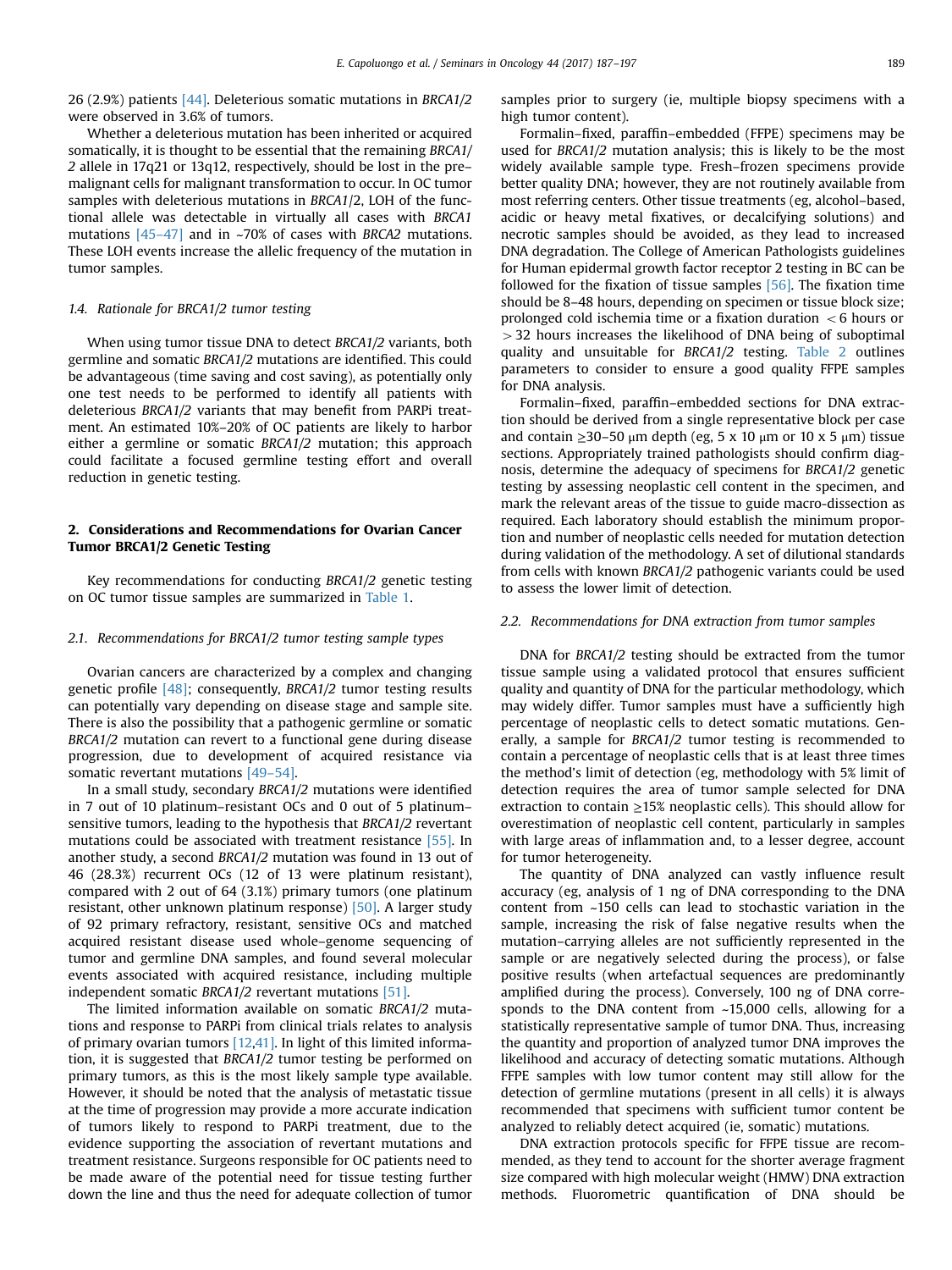#### <span id="page-4-0"></span>Table 1

Key recommendations for conducting BRCA1/2 on ovarian cancer tumor tissue samples.

| Recommendation Category                               | Key recommendations                                                                                                                                                                                                                                                                                                                                                                                                                                     |
|-------------------------------------------------------|---------------------------------------------------------------------------------------------------------------------------------------------------------------------------------------------------------------------------------------------------------------------------------------------------------------------------------------------------------------------------------------------------------------------------------------------------------|
| Sample types appropriate for BRCA1/2<br>tumor testing | Use tissue samples from either primary HGS carcinomas or related metastases; FFPE specimens or fresh-frozen specimens if<br>available<br>Follow The College of American Pathologists guidelines for breast cancer for fixation of tissue samples (Hammond 2010); fixation                                                                                                                                                                               |
|                                                       | time 8–48 hours, depending on size of specimen                                                                                                                                                                                                                                                                                                                                                                                                          |
|                                                       | FFPE sections (in total) should be $\geq 50 \mu m$ in depth derived from a single representative block per case, using<br>macrodissection to enrich the neoplastic content when needed                                                                                                                                                                                                                                                                  |
|                                                       | Diagnostic H&E stained slides, reviewed by appropriately trained pathologists with molecular pathology experience, should<br>be used for tumor assessment                                                                                                                                                                                                                                                                                               |
|                                                       | Sample should contain a percentage of tumor cells that is at least three times the limit of detection of the method being used<br>(eg, if a method has a 5% limit of detection, the area of tumor sample selected for DNA extraction should contain at least<br>15% tumor cells)                                                                                                                                                                        |
| DNA extraction from tumor samples                     | Use a DNA extraction protocol specific for FFPE tissues, deparaffinisation process and recommended starting material should<br>be adhered to                                                                                                                                                                                                                                                                                                            |
|                                                       | Fluorometric quantification of DNA should be undertaken using intercalating dyes (ie, PicoGreen® or Qubit®) as these can<br>more specifically assess the amount of dsDNA in the sample than spectrophotometric methods                                                                                                                                                                                                                                  |
|                                                       | The quantity of dsDNA ranges from 10–200 ng depending of the procedure used for library preparation                                                                                                                                                                                                                                                                                                                                                     |
| Methodologies for tumor testing                       | Laboratories should use BRCA1/2 test methods that are able to detect mutations in specimens with at least 50% cancer cell<br>content, although laboratories are strongly encouraged to use (or have available an external reference laboratory) more<br>sensitive tests that are able to reliably detect mutations in specimens with $\geq$ 10% variant allele frequency, corresponding to<br>10%-20% neoplastic cell content                           |
|                                                       | NGS, not Sanger sequencing, should be used for analysis<br>Any method used should have been validated using FFPE tumor samples                                                                                                                                                                                                                                                                                                                          |
|                                                       | Amplicons must be shorter when using DNA derived from FFPE material compared with blood samples, and ideally < 150 bp                                                                                                                                                                                                                                                                                                                                   |
|                                                       | An average sequencing coverage of 500–2000 reads, considering sequencing coverage uniformity, is recommended to avoid<br>false negative assessment and enable detection of somatic mutations when using amplicon-based NGS; however, this is<br>dependent on the assay limits of detection, level of sensitivity desired, and the sample content of neoplastic cells                                                                                    |
| Avoiding false positive and false<br>negative results | Use duplicate analysis or repeat analysis from the same starting genomic DNA to eliminate artefacts and use sufficient input<br><b>DNA</b>                                                                                                                                                                                                                                                                                                              |
| Bioinformatics considerations                         | Any pipeline established and validated on germline BRCA1/2 mutations needs to be validated for tumor mutations<br>Collated information is available via a public website that enables the user to search for available information on individual<br>BRCA1/2 genetic variants and their current classification of benign or pathogenic at http://brcaexchange.org/; ClinVar                                                                              |
| Informed consent and ethical<br>considerations        | Written information as well as a discussion on the implications for the patient and their families of the test result, which<br>may either be performed personally or via a host of telemedicine technologies, is highly recommended for patients<br>referred for testing                                                                                                                                                                               |
|                                                       | Informed consent from patients must be obtained in writing before undertaking germline testing<br>Individual countries vary in their recommendations and legal requirements, and all local criteria must be adhered to                                                                                                                                                                                                                                  |
| Timing of testing                                     | Tumor testing for BRCA1/2 status should be undertaken in order that the result is available when it is clinically relevant to<br>the patient and should factor in the local turnaround time for testing, the potential need for genetic counseling and any<br>associated waiting time, together with other relevant considerations. However, BRCA1/2 status can influence all aspects of<br>treatment, thus ideally should be undertaken upon diagnosis |

Abbreviations: dsDNA, double–stranded deoxyribonucleic acid; H&E, haematoxylin and eosin; HGS, high–grade serous; FFPE, formalin fixed paraffin embedded; NGS, next– generation sequencing; OC, ovarian cancer

undertaken using intercalating dyes to specifically assess dsDNA quantity, and spectrophotometric quantification should be abandoned. The quantity of dsDNA required ranges from 10–200 ng depending on the library preparation procedure used  $[57]$ . It is essential to perform a DNA quality control upfront, to test quality and amplifiability of the DNA. Laboratories can consider using validated library preparation kits with the in vitro diagnostic device CE–marked certification for specific use of testing in FFPE samples, if available. Use of standard DNA samples (commercially available or in–house validated) as positive and negative controls

#### Table 2

Parameters to consider to ensure good quality FFPE samples for DNA analysis.

| Parameter considerations                             | Recommendations                                                                                                                                       |
|------------------------------------------------------|-------------------------------------------------------------------------------------------------------------------------------------------------------|
| Fixation method                                      | 10% buffered formalin                                                                                                                                 |
| <b>Fixation time</b>                                 | 8–48 hours, depending on size of specimen                                                                                                             |
| Prevention of cross-contamination                    | Replace knife blades before each new FFPE tissue block is cut                                                                                         |
|                                                      | Use disposable plasticware to transfer sections to glass slides                                                                                       |
| Use of DNAzap wipes or bleach on<br>microtome blades | Should be avoided, as are likely to degrade DNA and inhibit PCR                                                                                       |
| Percentage of neoplastic cells                       | $3 \times$ the limit of detection of the method                                                                                                       |
| Selection of tumor area                              | Avoid areas of inflammation or immune infiltrate, areas of necrosis, and selecting many different small regions                                       |
| Thickness of section                                 | $5-10$ $\mu$ m sections are normally suitable. The amount is dependent on the surface of the dissected area                                           |
| Macro-dissection                                     | Careful dissection under a magnifier glass is recommended. Pre-wet the scalpel or pipette tip to avoid flakes of tissue<br>coming off the slides      |
| DNA extraction                                       | Any method including a purification step suitable for small DNA fragments can be used                                                                 |
| Use of decalcification                               | Not advised – reduces DNA yield and quality. If decalcification is needed (ie, bone biopsies), EDTA must be used instead of<br>acidic decalcification |

Abbreviations: DNA, deoxyribonucleic acid; EDTA, ethylenediaminetetraacetic acid; FFPE, formalin fixed paraffin embedded; PCR, polymerase chain reaction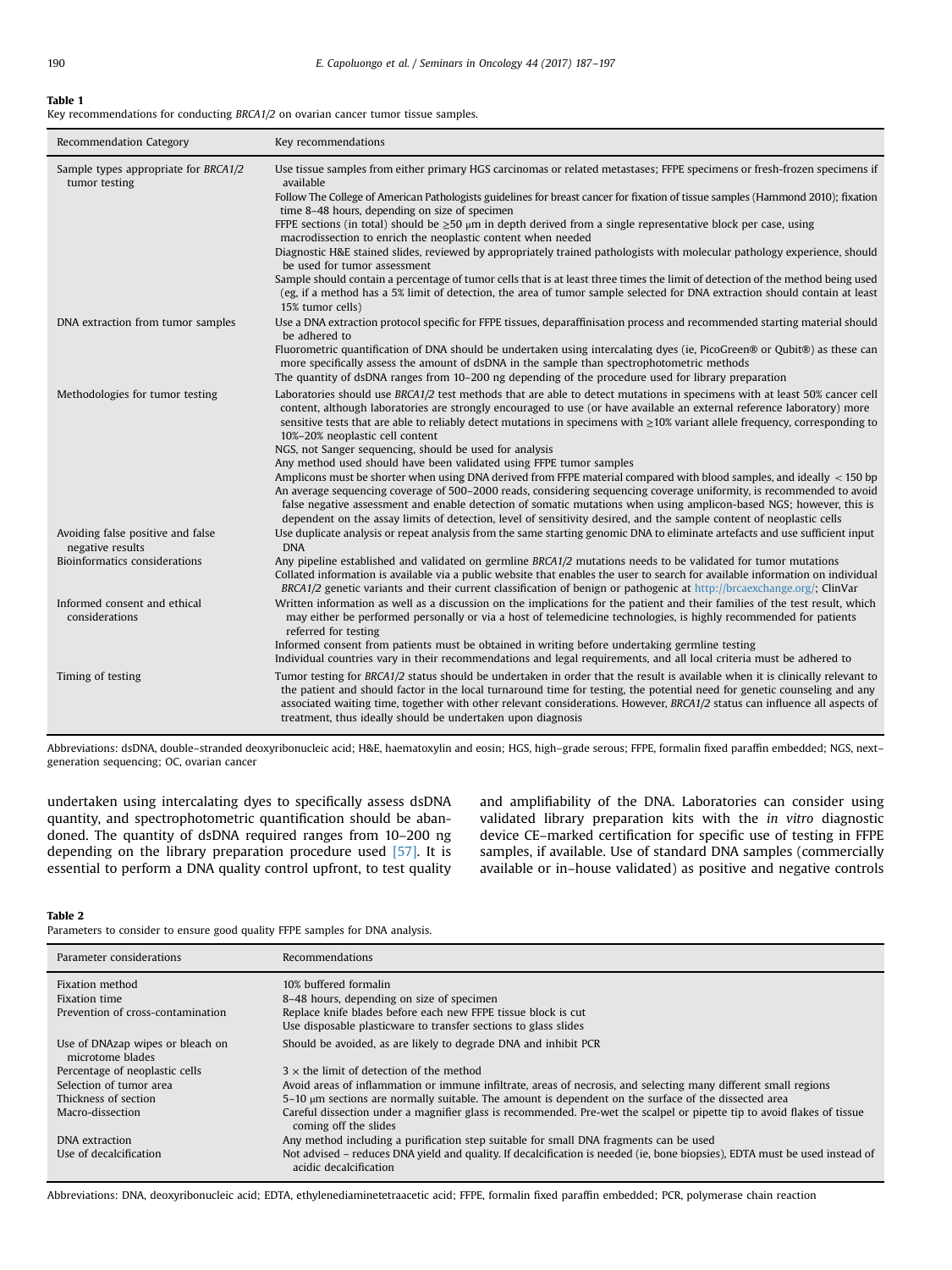are recommended to assess potential variation in analytical performance over time. Alternatively, clinical samples with known BRCA1/2 genetic status can be periodically included as controls. Continuous evaluation of the employed procedure in the context of an accreditation program (such as ISO15189 or equivalent), as well as participation in certified external quality assessment (EQA) programs specific for tumor BRCA1/2 testing from FFPE (ie, EMQN, QuIP or UKNEQAS) is highly recommended.

## 2.3. Advantages and pitfalls of different methodologies for BRCA1/2 tumor testing

BRCA1/2 are both large genes, and mutations can occur anywhere along the coding region in most populations lacking founder mutations [\[58\]](#page-10-0). Thus, it can be more challenging to detect BRCA1/2 mutations than mutations in oncogenes with known mutation 'hot spots' (eg, KRAS). Additionally, a significant proportion of BRCA1 variants consists of large intragenic deletions or rearrangements ( $\geq 8\%$  of known BRCA1 mutations;  $> 33\%$  in some northern European countries), which are generally more difficult to detect in DNA derived from FFPE than in HMW germline DNA. The proportion of BRCA2 large rearrangement is very low  $\left($  < 2%) [\[59\]](#page-10-0) and the proportion of these events that are acquired somatically in OC tumors is still unknown. Moreover, the mutations with an impact on splicing should be carefully checked using algorithms (eg, MaxEntScan). Some variants may seem to have no functional impact but in fact effect exon splicing (ie, exon 23 in BRCA1 [\[60\]\)](#page-11-0) and these events should be carefully analyzed  $[61,62]$ . Currently, there is little information in the literature to inform the medical community regarding the decision to test for BRCA1/2 mutations in OC tumor tissue samples first and then blood, or vice versa. The quality and yield of DNA extracted from FFPE tumors is poorer than DNA extracted from blood and fresh tissue, and tends to be variable [\[63,64\].](#page-11-0) FFPE tissue poses specific diagnostic challenges, and fragment sizes of DNA extracted from FFPE tumor tissue is lower, requiring specific adjustment of diagnostic procedures, including expert handling of tissue specimen for DNA extraction, amplicon composition, and diagnostic evaluation. Laboratories should use BRCA1/2 test methods that are able to detect mutations in specimens with at least  $\geq$ 10% variant allele frequency, corresponding to a minimum content of 10%–20% neoplastic cells.

Next–generation sequencing (NGS) is highly recommended as the sequencing method of choice for BRCA1/2 tumor testing, due to the quantity of DNA available from tumor samples and the size of BRCA1/2 coding regions and amplicon composition (160–220 amplicons per test and ideally  $\langle$  250 bp). Sanger sequencing should be abandoned in tumor testing, as it is not sensitive enough for tumor tissue sample analysis, especially in samples with  $<$  50% tumor cells, and it also requires a large amount of DNA for the screening of these two large genes. Established methods used for detecting germline BRCA1/2 mutations from blood samples may not be suitable for tumor tissue testing; it is therefore imperative that any method used must be validated for use on FFPE samples. Amplicon–based NGS approaches for analysis of FFPE material are now commercially available, although each laboratory should internally validate the specific complete pipeline.

The accuracy of tumor BRCA1/2 testing is influenced by multiple variables, including the specimen's percentage of neoplastic cells and the sensitivity, specificity, and lower limit of detection, as previously discussed. It is important to note that when using amplicon–based sequencing strategies, the number of unique template molecules analyzed is easily overestimated, especially if the amount or quality of input DNA is suboptimal; therefore, extreme care needs to be taken in the analysis of such samples.

The methods used to detect larger deletions or duplications may not directly translate from germline analysis of HMW DNA to FFPE– derived DNA analysis, due to smaller DNA fragment size, DNA chemical modification, chromosomal copy number changes (ie, aneuploidy), and the frequent instability of tumor samples [\[65\].](#page-11-0) Furthermore, the frequency of somatically acquired deletions and rearrangements in tumor tissue is unknown; larger cohort studies are required. Bioinformatic approaches using NGS data analysis of copy number variation from capture–enrichment strategies are recommended for identification of large deletions and duplications, if previously validated. Multiplex ligation–dependent probe amplification is a commonly used method for detecting large genomic rearrangements in germline DNA. However, it may not be appropriate for use without adaptation in tumor tissue analysis, as the control reference regions are not suitable to use in the calculations due to aneuploidy present in the tumor cells. Using normalization with intragenic probes allows for detection of intragenic exon deletions and duplication  $[47]$ . Such methods need to be extensively validated in the laboratory if all types of variants need to be detected in the tumor sample. Point mutations and small indels are best identified using amplicon and capture–based NGS [\[66\]](#page-11-0), the advantages and disadvantages of which are outlined in Table 3. An average sequencing coverage of  $500\times-2000\times$  reads, considering sequencing coverage uniformity is recommended to avoid false

Table 3

Advantages and disadvantages of amplicon versus capture–based sequencing methods for analysis of tumor tissue samples.

|                        | Advantages                                                                                                                                                                                                                                                                                                                                                                                                                                | <b>Disadvantages</b>                                                                                                                                                                                                                                                                                                                                                                          |
|------------------------|-------------------------------------------------------------------------------------------------------------------------------------------------------------------------------------------------------------------------------------------------------------------------------------------------------------------------------------------------------------------------------------------------------------------------------------------|-----------------------------------------------------------------------------------------------------------------------------------------------------------------------------------------------------------------------------------------------------------------------------------------------------------------------------------------------------------------------------------------------|
| Amplicon-<br>based NGS | Little sample input (DNA from small biopsies)<br>Defined target regions<br>Improved inter-center comparability<br>Higher on target reads<br>Faster sample preparation<br>Simpler workflow and easier bioinformatics<br>Lower complexity in library preparation                                                                                                                                                                            | Fixation artefacts/PCR duplicates<br>Very difficult to detect large deletions/rearrangements<br>Lower coverage uniformity<br>Mutations at amplicon ends might be problematic<br>Impossible to calculate experimental limit of detection of the assay as<br>unique coverage is generally unknown<br>Vulnerable to false positive results and sensitivity as to required amount<br>of tumor DNA |
| Capture-<br>based NGS  | Potential to detect large deletions/ rearrangements (depending on<br>the captured area)<br>Fixation artefacts and/or PCR duplicates are reduced<br>Higher coverage uniformity<br>Possibility to determine amount of unique reads and thus to assess<br>experimental limit of detection<br>Performed better with respect to sequencing complexity and<br>uniformity<br>Less likely than amplicon-based NGS to generate false positive SNVs | More sample input required $(x 10)$<br>Longer and more laborious methods<br>Increased turnaround times<br>More data output (more detected genomic aberrations and/or<br>interpretation might be more difficult)<br>Complexity of library preparation                                                                                                                                          |

Abbreviations: DNA, deoxyribonucleic acid; NGS, next–generation sequencing; PCR, polymerase chain reaction; SNV, single nucleotide variants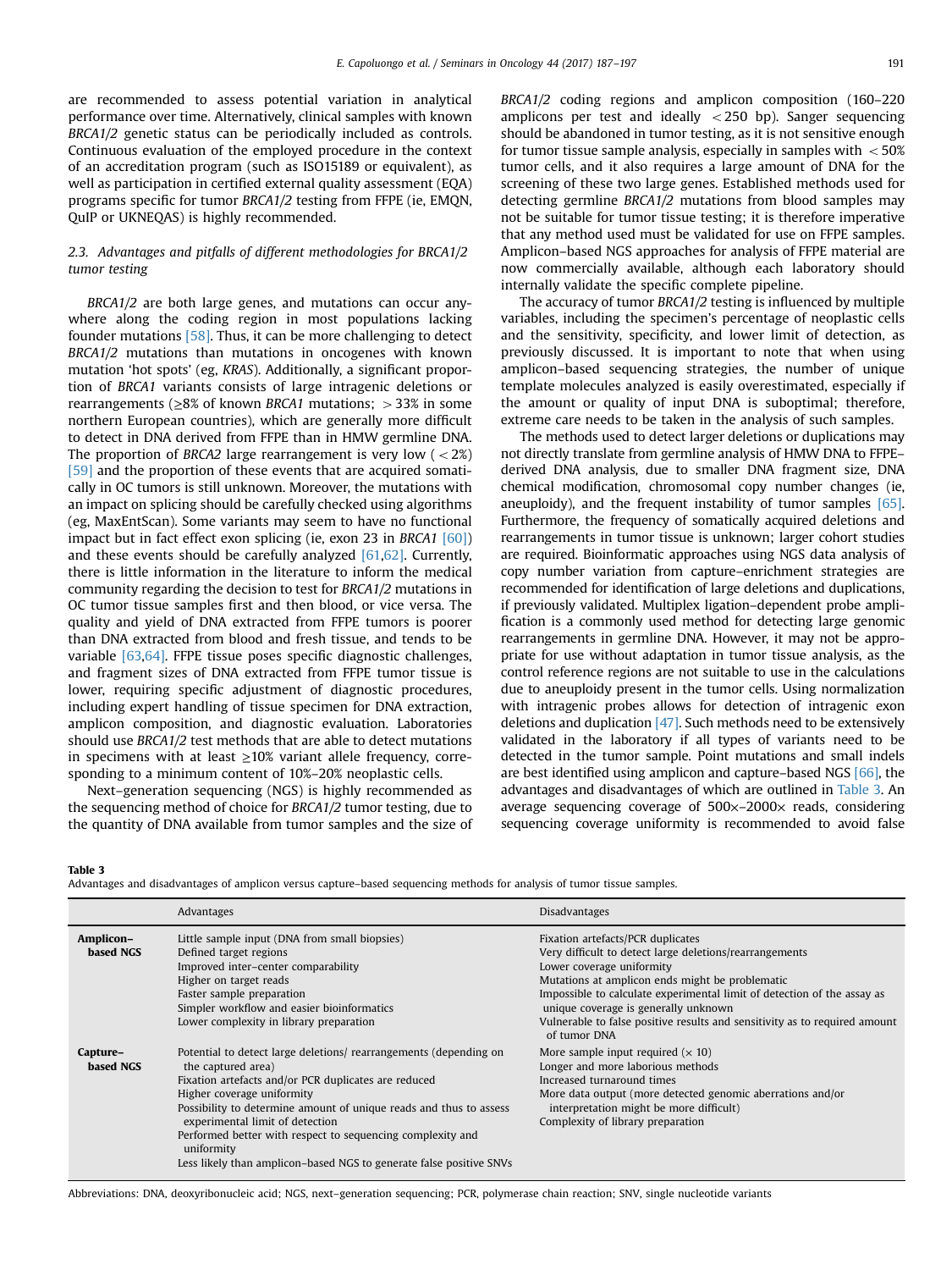negative assessment and enable detection of somatic mutations when using amplicon–based NGS; however, this is dependent on the level of sensitivity desired and the sample content of neoplastic cells. It should also be noted that the number of reads does not necessarily correlate with sensitivity, as many reads may be derived from a single template molecule (ie, polymerase chain reaction [PCR] duplicates). Using a method with single molecule tags overcomes this problem [\[47\]](#page-10-0). Moreover, it also depends on the amount of samples loaded onto the sequencer, the type of reagents or chips used for sequencing, and the type of instrument.

Any assay used clinically should be validated in terms of specificity, sensitivity, limit of detection, repeatability (intra–batch variation), and interim precision (inter–batch variation). Laboratory–developed tests need to be fully validated, and commercially available tests also require verification at least (if they are used according to manufacturer's instructions). Assay validation and verification must be performed on typical sample types; in the case of tumor BRCA1/2 testing, typical samples are OC FFPE, including biopsies and resection specimens. Ideally, a range of typical DNA yields should be evaluated to determine optimal conditions, and to determine any potential assay performance issues if suboptimal conditions are used (eg, low DNA input where artefacts are often more apparent)  $[67]$ . In Germany, the Institute of Pathology and Germany's National Accreditation Body (DAkkS) can provide validation, and DAkkS guidelines according to ISO 17020 are available for assay validations. In most other countries, ISO15189 accreditation is necessary.

An EQA testing exercise, involving a number of central European countries, has demonstrated broad, high–quality diagnostic availability of NGS–based BRCA1/2 mutation testing on FFPE tumor tissue in  $>$  20 centers, providing broad community–based availability of the test  $[68]$ . This trial has also shown the diagnostic usefulness of the commonly available NGS platforms and the feasibility of NGS–based testing within time spans required in oncological patient care.

## 2.4. Avoiding false positive and false negative results

Due to the quality of the DNA extracted from FFPE tissue, artefactual errors caused by the fixation process can result in false positive results. Duplicate analysis or repeat analysis from the same starting DNA can help eliminate artefacts, as they are not generally reproducible due to their stochastic nature [\[67\]](#page-11-0). Artefacts can also be reduced if the method being used can discriminate between sense and antisense strands, and/or involve molecular barcodes, which have the additional benefit of being able to assess the number of template molecules analyzed  $[69-72]$  $[69-72]$ . These artefactual errors are a particular issue for amplicon–based sequencing, when DNA concentration is low  $[67,71]$ , as the rate of PCR duplicates increases with decreased DNA input amounts. This is relevant for FFPE tumor biopsy samples, as the number of PCR duplicates is expected to be higher due to limited specimen material that restricts DNA input amounts and poor sample quality that limits the amount of DNA that can be amplified. However, provided DNA input for the assays is sufficient, many artefacts can be screened out by filtering out variants with an allele frequency  $<$  5%–10%, depending on neoplastic cell content. Mutations should pass quality checks and filter settings, and repetitive variants or artefacts in many samples on the same sequencing run should be excluded.

# 2.5. Bioinformatics considerations

The bioinformatic process, used to analyze and interpret BRCA1/ 2 mutational analysis results, is a critical part of the whole testing process and requires as much consideration, validation, and accreditation (eg, ISO15189 or CLIA) as the laboratory methods selected to perform the BRCA1/2 mutation analysis. Individual samples in a pooled reaction must be identified and de–multiplexed according to the indices used in the library preparation and the raw data aligned to the reference sequence. Any variations between the reference sequence and the test samples need to be identified by appropriate variant–calling algorithms, correctly annotated using human genome variant society (HGVS) nomenclature, and classified through interrogation of internal and external databases (list provided in [Appendix A](#page-9-0)). Bioinformatics pipelines are therefore a complex mix of different tools tailored to fit the laboratories in their BRCA1/2 testing process. A pipeline established and validated on germline BRCA1/2 testing may not be suitable or may require modification for tumor–tissue–based BRCA1/2 testing or for testing in a different laboratory with a different methodology, mainly due to the length of amplicons obtained through library design.

Pipelines are typically composed of a combination of commercial software, open–source third–party software and bespoke elements. The amount of validation previously conducted on each of these components is likely to vary; however, commercially available solutions should have undergone some level of verification and so may require less in–house testing. Commercial solutions may be particularly useful for testing laboratories with little or no bioinformatics support. Information security management is important where sensitive information is shared, such as in database queries or variant annotation processes, and local and international legislation relating to this issue must be adhered to. The ISO 27001 is an internationally recognized best practice framework for an information security management system, which is important for bioinformatics platforms that share information among users or manage information from clinical scenarios.

Mutation detection threshold levels that are suitable for detecting germline mutations will need to be modified to detect potentially low–variant frequencies of somatic mutations. There is no set recommendation to where this level should be, as this depends on the performance criteria for the test, including any pre–analytical steps such as DNA yield, test DNA input, and neoplastic cell content.

The bioinformatics processes should be validated on all BRCA1/ 2 mutation types. If laboratories do not have access to a sufficient spectrum of data, there is an increasing repository of NGS data in the public domain. This data could be a useful tool to ensure that all variants are being identified, characterized and classified using a laboratory's own pipeline. There are a number of international initiatives for the sharing of genetic data: ENIGMA is a consortium of investigators focused on determining all unclassified variants and variants of unknown significance (VUS) in BRCA1 and BRCA2. The BRCA Challenge is a joint initiative of the Global Alliance for Genomic and Global Health and the Human Variome Project, involving several hundred institutes and academic organizations around the world, which aims to pool global available data on BRCA1/2 genetic variants to further the understanding of BRCA1/2 genetic variation.

## 2.6. Reporting tumor BRCA1/2 results

Recommendations for information to include when reporting BRCA1/2 testing results are listed in [Table 4.](#page-7-0)

The minimum dataset required in a **clinical report** for tumor BRCA1/2 testing should include:

• Suitability of the tumor sample, including neoplastic content estimation, cellularity, and whether these are acceptable for the specific testing method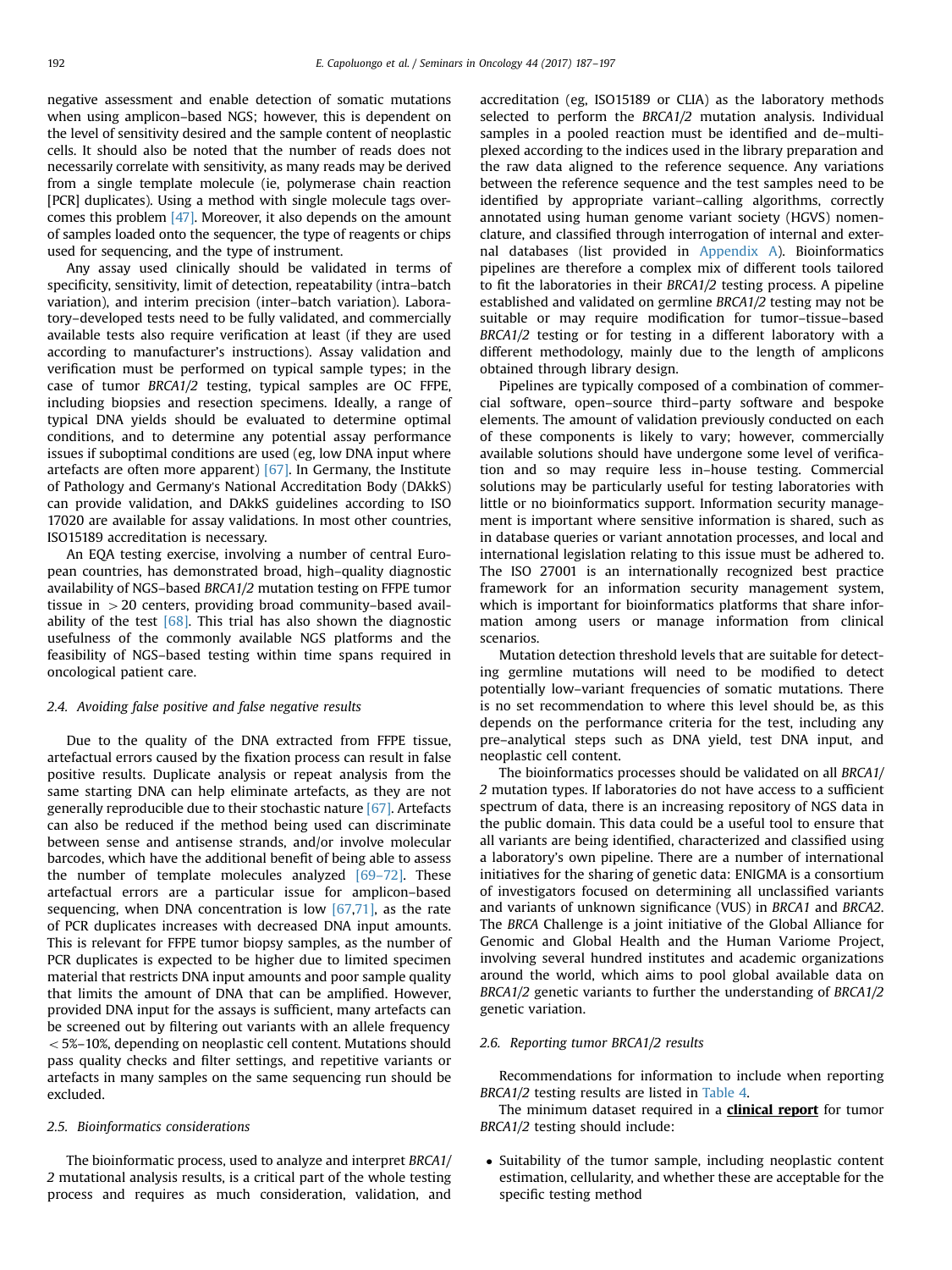### <span id="page-7-0"></span>Table 4

Recommendations for information to be included when reporting tumor BRCA1/2 results.

| Information to include                                                                                         | Comments                                                                                                                                                                              |  |
|----------------------------------------------------------------------------------------------------------------|---------------------------------------------------------------------------------------------------------------------------------------------------------------------------------------|--|
| Histology and grade of the tumor                                                                               | If available and not previously performed                                                                                                                                             |  |
| Percentage of neoplastic content in the analyzed sample<br>and if macrodissection has been performed           | Defined as the percentage of neoplastic cells out of the total nucleated cells in the area used for DNA<br>extraction                                                                 |  |
| Procedure used                                                                                                 | eg, NGS or Sanger sequencing                                                                                                                                                          |  |
| Coverage of the analysis                                                                                       | Prevalent mutations vs the recommended whole coding regions including flanking intron sequences                                                                                       |  |
| Panel used                                                                                                     | Commercial or on demand or multipanel gene (eg, panels including more than BRCA1/BRCA2 genes)                                                                                         |  |
| Minimum coverage and guaranteed analytical sensitivity<br>with the employed methodology                        | Any regions for which there was insufficient sequencing read coverage (eg, 33 reads, dependent on assay<br>limits of detection) should be declared to avoid false negative assessment |  |
| If the analysis includes all types of alterations or just<br>single point mutations or small indel alterations | eg, 'large rearrangements/deletions cannot be detected using this methodology'                                                                                                        |  |
| Sequencer                                                                                                      | Models include: MiSeq, NextSeq 500, PGM, IonProton                                                                                                                                    |  |
| Bioinformatic tools employed                                                                                   | Freeware or commercial; indicate if they have been validated or not for this type of analysis. If the tools<br>are web based, include the https address                               |  |
| Requested databases for grading of detected mutation                                                           | UMD and ClinVar-DB, etc.                                                                                                                                                              |  |
| Variant allele frequency                                                                                       | It is important to correlate with neoplastic tumor content and potential LOH, which is present in the vast<br>majority of cases                                                       |  |
| Explanation of therapeutic consequence of mutations<br>according to the classification of the variants         | Mutation class 4 or 5 ~pathogen = possibility of therapy with PARPi; mutation class 1-3 or wild<br>$type = no$ therapeutic consequence and should not be reported (see text for VUS)  |  |
| A recommendation of germline analysis and genetic<br>counseling in cases of pathogenic mutations               | Germline analysis should be always considered if not already performed                                                                                                                |  |
| Accreditation of the laboratory                                                                                | ISO15189, CAP, CLIA or equivalent                                                                                                                                                     |  |
| Participation in EQA                                                                                           | For example: EMON, OuIP, UK NEOAS                                                                                                                                                     |  |

Abbreviations: CAP, College of American Pathologists; CLIA, Clinical Laboratory Improvement Amendments; DNA, deoxyribonucleic acid; EMQN, the European Molecular Genetics Quality Network; EQA, external quality assessment schemes; LOH, loss of heterozygosity; NGS, next generation sequencing; PARPi, poly (adenosine diphosphateribose) polymerase inhibitor; PGM, personal genome machine; QUIP, Arbeitsgruppe für Qualitätssicherung in der Molekularpathologie der Österreichischen Gesellschaft für Pathologie; UK NEQAS, United Kingdom National External Quality Assessment Service; UMD, Universal Mutation Database; VUS, variants of unknown significance

- Targets analyzed (ie, BRCA1 and/or BRCA2)
- The regions covered for each gene (eg, coding region only or intronic and exonic regions)
- Overall results: either pathogenic or deleterious variants present or absent
- Mutation details (when present): cDNA and amino acid change according to HGVS nomenclature
- Reference sequence, including version used for annotation and HGVS nomenclature
- Summary and interpretation: including pathogenic or likely pathogenic classification of the identified variants. Non–pathogenic variants should not be reported, although the laboratory may keep a record of these. Variants of unknown significance should be reported separately and clearly indicate the lack of sufficient clinical or biological evidence. Information regarding the potential therapeutic implications should be included when possible.

#### 2.7. Should genetic testing be limited to BRCA1/2 testing?

Currently, genetic testing in OC should be limited to BRCA1/2 for clinical– and therapeutic–driven decisions, as indications to date are restricted to these genes. However, additional genes involved in the HRR pathway are being evaluated in a number of clinical trials (NCT02422498, NCT02489058, and NCT01434316) and are likely to become part of the standard testing methodology in the future [\[73\].](#page-11-0) A recent study has shown increased efficacy of PARPi in OC with HRD without a germline BRCA1/2 mutation [\[14\]](#page-10-0).

## 3. Integrating BRCA1 and BRCA2 Tumor Testing In The Patient's Pathway

Commissioning strategies in different countries relating to both BRCA1/2 tumor and germline testing are diverse. In October 2014, the Society of Gynecological Cancer recommended that all women diagnosed with ovarian, fallopian tube, or peritoneal carcinoma,

regardless of age or family history, should receive genetic counsel-ing and be offered BRCA1/2 genetic testing [\[74\].](#page-11-0) Many individual country guidelines now also recommend offering BRCA1/2 genetic testing to OC patients irrespective of a family history of BC or OC, an approach that may in fact be cost-effective for universal healthcare systems [\[75\]](#page-11-0) ([Appendix B](#page-9-0)) [\[11](#page-10-0)[,76](#page-11-0)-[84\].](#page-11-0) Although the prevalence of BRCA1/2 pathogenic variants is highly associated with a familial history, with a  $>75%$  probability of a mutation in women with a strong BC or OC familial history  $[85]$ , the availability of PARPi and lack of accurate family history for many patients make it appropriate to refer all OC patients for genetic testing.

## 3.1. Germline v tumor BRCA1/2 testing from the clinical perspective

It is necessary to determine the BRCA1/2 status of an OC patient in order to be able to determine eligibility for PARPi therapy, and testing the tumor samples can in principle detect both somatic and germline variants. The limitations of tumor testing must, however, be considered. It is difficult to distinguish between germline and somatic mutations by analyzing tumor tissue in isolation and it is therefore inappropriate to draw any conclusions concerning familial risk based on this analysis alone. Any patient found to have a deleterious BRCA1/2 mutation in a tumor specimen should be offered genetic counseling to undergo germline analysis to assess the existence of the mutation in germline DNA, a finding affecting familial risk. On the other hand, genetic analysis in blood samples can only identify germline mutations, missing approximately 3%– 5% of patients who have an acquired BRCA1/2 pathogenic variant [\[12,41\]](#page-10-0) and who could also benefit from PARPi therapy. The advantages and disadvantages of BRCA1/2 tumor testing versus blood germline testing are outlined in [Table 5](#page-8-0).

## 3.2. When in the patient journey should BRCA1/2 testing be carried out?

Tumor testing for BRCA1/2 status should be undertaken in order for the result to be available at a clinically relevant time frame,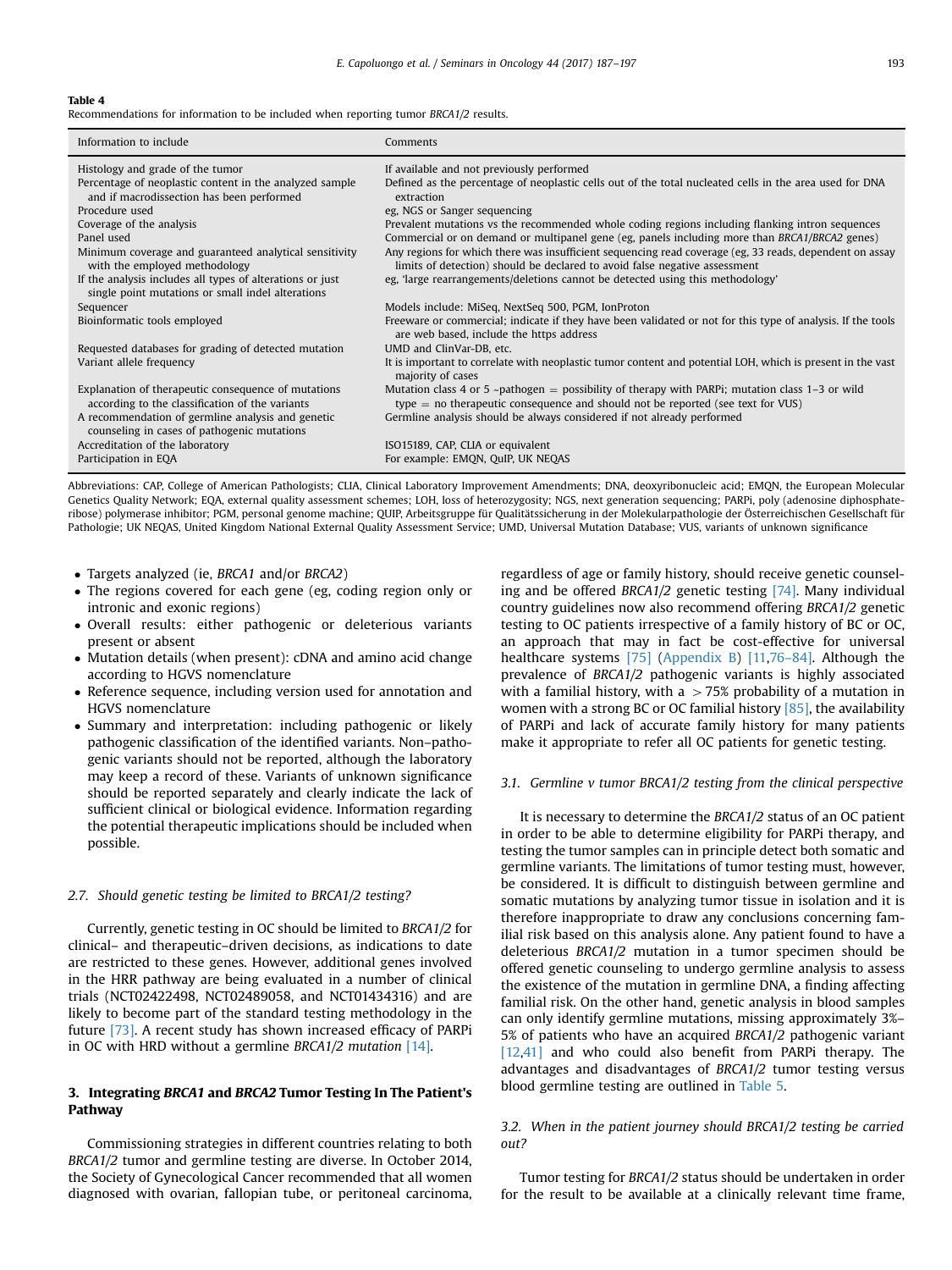#### <span id="page-8-0"></span>Table 5

Advantages and disadvantages of BRCA1/2 tumor testing versus blood germline testing.

|                      | Tumor BRCA testing                                                                                                                                                                                                                                                                                                                                                                                                                                                                                                                                                                                  | Blood BRCA testing                                                                                                                                                                                                                                                                                                                                                                                    |
|----------------------|-----------------------------------------------------------------------------------------------------------------------------------------------------------------------------------------------------------------------------------------------------------------------------------------------------------------------------------------------------------------------------------------------------------------------------------------------------------------------------------------------------------------------------------------------------------------------------------------------------|-------------------------------------------------------------------------------------------------------------------------------------------------------------------------------------------------------------------------------------------------------------------------------------------------------------------------------------------------------------------------------------------------------|
| <b>Advantages</b>    | Can detect both somatic and germline mutations<br>Identifies a greater number of patients who may benefit from PARPi therapy<br>Potentially requires less extensive genetic counseling at the outset, and less involvement<br>for the wider family<br>Reverted BRCA1/2 mutations can identify patients resistant to treatment                                                                                                                                                                                                                                                                       | Validated methods are available and professionals are<br>experienced in testing and interpreting variants<br>Patient protocols, pathways and procedures are well<br>established<br>Evidence is strong for the association between BRCA<br>germline mutations and response to PARPi therapy<br>Sample is easily obtained and contains high-quality<br><b>DNA</b><br>Analysis feasible in 100% of cases |
| <b>Disadvantages</b> | Validated methods not yet widely available<br>Types of mutations not well defined<br>Only preliminary data are available on the response to PARPi associated with somatic<br>mutations<br>Sample with sufficiently high percentage of tumor cells/quality of DNA may be hard to<br>obtain, leading to the need for repeat testing and/or biopsy<br>Analysis not always possible for technical reasons. Investment in new NGS technology<br>may be required as most traditional methods are unsuitable due to limited DNA<br>Requires additional expertise in pathology to determine sample adequacy | Does not identify patients with somatic mutations<br>who could benefit from PARPi therapy<br>Genetic profile of the tumor may change with<br>disease progression and chemotherapy                                                                                                                                                                                                                     |

Abbreviations: NGS, next–generation sequencing; PARPi, poly(adenosine diphosphate-ribose) polymerase inhibitor

factoring in the local testing turnaround times, the potential need for genetic counseling, and other relevant considerations (Figure 1). Referral timing for OC patients' genetic testing is not specified in many guidelines, but where it is, it is either recommended at diagnosis (Italy [\[76,82\]](#page-11-0)) or as soon as possible during the first treatment cycle (Austria [\[83\];](#page-11-0) Belgium [\[77\]\)](#page-11-0). Given the experience thus far in germline BRCA1/2 testing in OC and microsatellite instability testing of colorectal cancer patients for Lynch syndrome, most patients are willing to undergo testing early on in their management pathway.

Obtaining a tumor tissue sample for BRCA1/2 genetic testing earlier on in the patient pathway may be advantageous. When testing is for treatment decisions, it is desirable to have the test within a maximum of 30–40 day of requesting. For countries considering BRCA1/2 testing to be initially tumor–based rather than germline–based, a proportion of OC patients may never undergo BRCA1/2 testing if testing is limited to the time when PARPi may be used (eg, patients that do not fulfil the approved indication or have unsuitable tissue specimens or are deceased prior to tumor testing). And for those OC patients in this latter group who may harbor a germline mutation, a lack of BRCA1/2 genotyping may have grave implications for family members.

All of the above considerations should of course be reviewed if and when PARPi treatment could be considered for first–line treatment.

## 3.3. Informed consent and ethical considerations

Tumor testing for somatic mutations to better define therapeutic options is a well–accepted concept and practice in the management of other malignancies (eg, EGFR and ALK testing in lung cancer or KRAS and NRAS in colorectal cancer). However, these mutations and genetic variants are clearly somatic by nature and do not have any ethical ramifications. BRCA1/2 tumor tissue genotyping poses different challenges given that an identified tumor BRCA1/2 mutation may represent a germline BRCA1/2 mutation in the majority of cases. Therefore, it is important that patients are adequately counseled prior to testing regarding both the personal clinical implications of the test results and the possible impact of BRCA1/2 genotyping on asymptomatic family members. Informed patient consent and/or institutional review board approval is, at least to some degree, required prior to performing any genetic analysis.

The legal framework in different countries for the performance of genetic testing is heterogeneous. Germline genetic testing is protected or restricted by law and pre–test genetic counseling is mandatory in many countries. Counseling for germline BRCA1/2 testing is traditionally performed by genetic counselors or medical geneticists who specialize in oncogenetics. Due to increased demand on services, some European centers have adopted an oncogenetic pathway for germline BRCA1/2 testing, in which



Figure 1. Timeline of factors to consider when determining the time to request BRCA tumor testing.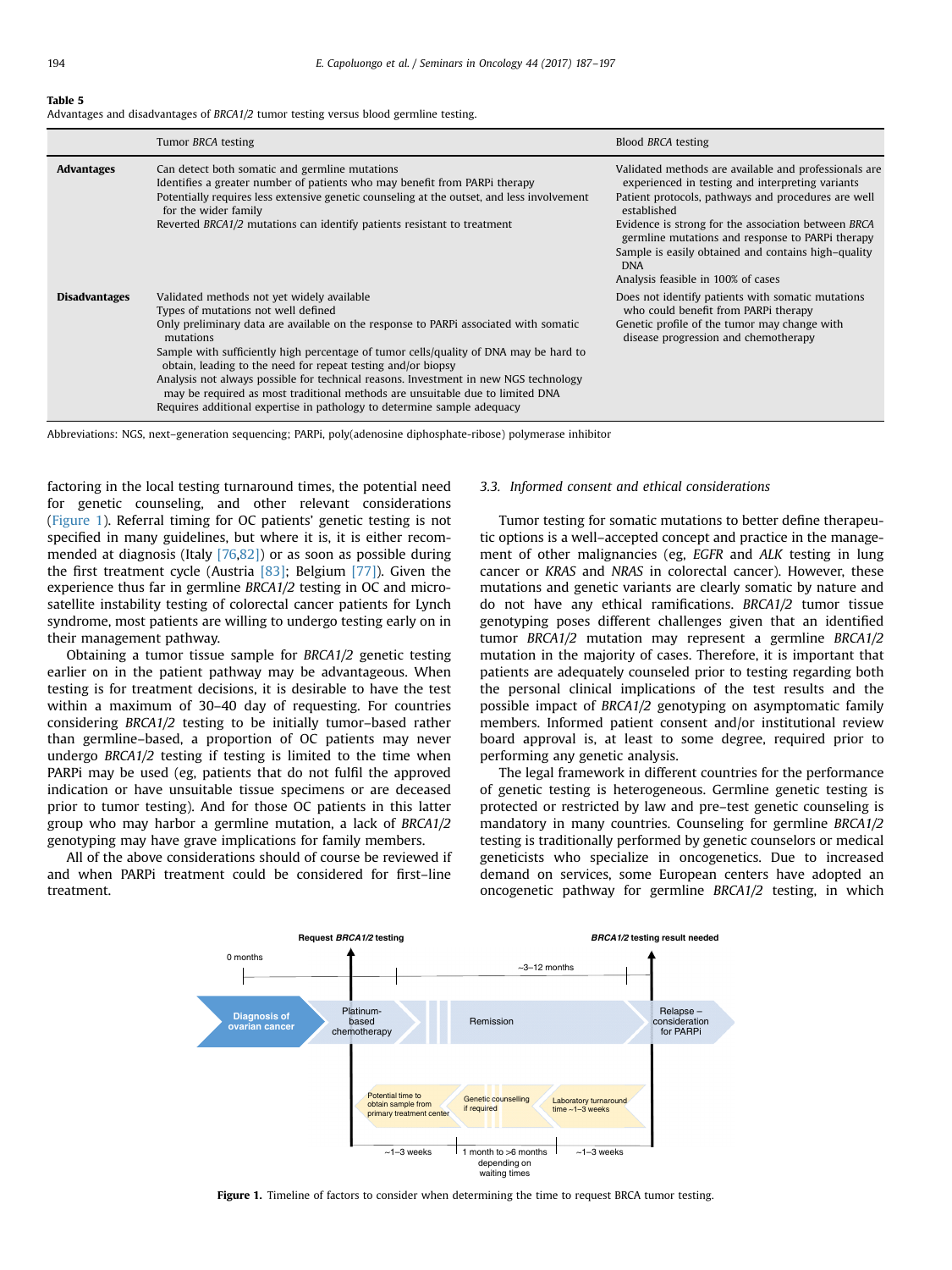<span id="page-9-0"></span>counseling and consent for genetic testing takes place in the oncology unit, with support from the genetic department, provided by gynecologists or oncologists with training in Germany and Austria [\[83\]](#page-11-0) and oncologists with specialist training in the UK [\[86\].](#page-11-0) Advanced Nurse Practitioners and Clinical Nurse Specialists are another integral part of the oncology team, who, with the support of the genetics and/or oncology team, are now also involved in patient consenting for testing of somatic or germline BRCA1/2 mutations [\[87\]](#page-11-0). For tumor BRCA1/2 testing, counseling and obtaining consent in the context of oncology clinics is likely to be a more practical option than referring all patients for pre– surgical genetic counseling at the relevant genetics institute. Because of this ever increasing need, it is likely that new models of counseling will be adopted in the near future [\[88\]](#page-11-0). Appropriate pre–test counseling is required prior to testing even if analysis is only initially being performed on a tumor tissue sample, because germline testing should be offered to the patient and family members in the event that a mutation is detected. When a hereditary OC is identified, the patient's relatives have possibilities for prevention and should be informed about undergoing genetic testing and treatment options, particularly prophylactic surgery. This type of genetic counseling is also required to be non-directive in several countries (eg, Austria, Germany, Netherlands).

# 4. Conclusion

With the recent approval of olaparib for platinum–sensitive OC with BRCA1/2 deleterious mutations, a review in BRCA1/2 testing strategy is warranted in most countries. The current paper reviewed the different national and local strategies for BRCA1/2 testing, in particular how germline testing may now be offered to all women with OC based on a  $>10\%$  prevalence of BRCA1/2 mutations in this unselected population, raising to  $>15\%$  in patients with HGSOC. Based on the European license for olaparib, genetic testing of tumor samples is needed to capture all possible patients that may benefit from PARPi treatment. This new testing paradigm poses some challenges, in particular the technical and analytical difficulties of analyzing chemically challenged DNA derived from FFPE specimens.

The question of whether germline or tumor testing needs to be performed in sequence or in combination will likely be answered differently in different countries, as such strategy is impacted by local or national regulatory elements as well as existing clinical pathways. In any case, identification of deleterious BRCA1/2 mutations in tumor tissue requires subsequent germline testing to assess the inheritability of such variation after appropriate genetic counseling. Moreover, cascade testing of relatives of patients with a germline mutation should be available. Similarly, OC patients without deleterious germline BRCA1/2 mutations will require tumor testing to identify the additional 3%–9% of patients that could benefit from PARPi. Tumor BRCA1/2 testing is currently available in most European countries by different methodologies, although all of them make use of the current NGS technology available. It is important to note that stringent validation of both the NGS methodology and the bioinformatics pipelines for analysis of NGS data derived from FFPE–extracted DNA is required, as this poses different challenges to germline testing, including the influence of neoplastic cell content in the variant allele frequency and the potential artefacts derived from chemical modification of the DNA during the processing of the specimen.

Regardless of the testing algorithm and methodology chosen, it is paramount that any change in practice is linked to the patient's pathway to ensure that all patients have access to the tests required for their care. This means both germline and tumor testing need to be taken into consideration when designing a

new testing strategy, as there is a risk of patients missing important information if one of the tests is not performed as and when appropriate. Such pathways would likely be affected by the requirements for informed consent prior to germline and/or tumor testing, and national and international policies and guidelines will be required to establish best practice for OC patients in the context of PARPi therapies. Furthermore, new scientific evidence regarding the potential benefit of PARPi for OC patients without BRCA1/2 mutations, but with deleterious variants in other HRR genes, is becoming available, and clinical trials assessing the value of other biomarkers are being performed. It is therefore likely that a completely new and comprehensive testing strategy will be required in the next few years for the clinical management of OC patients, in line with the advances of precision medicine in other oncology areas.

## Conflicts of interest

DGC has received honoraria and research funds from AstraZeneca.

MJLL has received honoraria and research funds from AstraZeneca and is a member of the onconetwork consortium of Life Technologies.

GE was, at the time of the study, an employee of AstraZeneca, plc.

CS, RS, RB have received honoraria from AstraZeneca.

EF has no conflict of interest to declare.

IRC has received honoraria for lecturing and advisory board attendance from Pharmamar, Roche and AstraZeneca.

JAL has no conflict of interest to declare.

SB has received honoraria for advisory board attendance from AstraZeneca and Clovis Oncology.

CJvA has received research funds from AstraZeneca.

VE has acted as consultant scientist for Thermo Scientific/ IonTorrent.

PS has received honorarium for advisory board attendance from AstraZeneca.

#### Acknowledgements

Editorial and writing support for development of this manuscript was provided by Dr Debra Scates, employed by integrated medhealth communication (imc), London, UK, supported by AstraZeneca.

## Funding source

Funding for the development of this manuscript was provided by AstraZeneca.

#### Appendix A. Supporting information

Supplementary data associated with this article can be found in the online version at [http://dx.doi.org/10.1053/j.seminoncol.2017.](http://dx.doi.org/10.1053/j.seminoncol.2017.08.004) [08.004.](http://dx.doi.org/10.1053/j.seminoncol.2017.08.004)

#### References

- [1] [Miki Y, Swensen J, Shattuck-Eidens D, et al. A strong candidate for the breast](http://refhub.elsevier.com/S0093-7754(17)30052-0/sbref0005) [and ovarian cancer susceptibility gene BRCA1. Science 1994;266:666](http://refhub.elsevier.com/S0093-7754(17)30052-0/sbref0005)–71.
- [2] [Wooster R, Bignell G, Lancaster J, et al. Identi](http://refhub.elsevier.com/S0093-7754(17)30052-0/sbref0010)fication of the breast cancer [susceptibility gene BRCA2. Nature 1995;378:789](http://refhub.elsevier.com/S0093-7754(17)30052-0/sbref0010)–92.
- [3] [Pritchard CC, Mateo J, Walsh MF, et al. Inherited DNA-repair gene mutations in](http://refhub.elsevier.com/S0093-7754(17)30052-0/sbref0015) [men with metastatic prostate cancer. New E J Med 2016;375:443](http://refhub.elsevier.com/S0093-7754(17)30052-0/sbref0015)–53.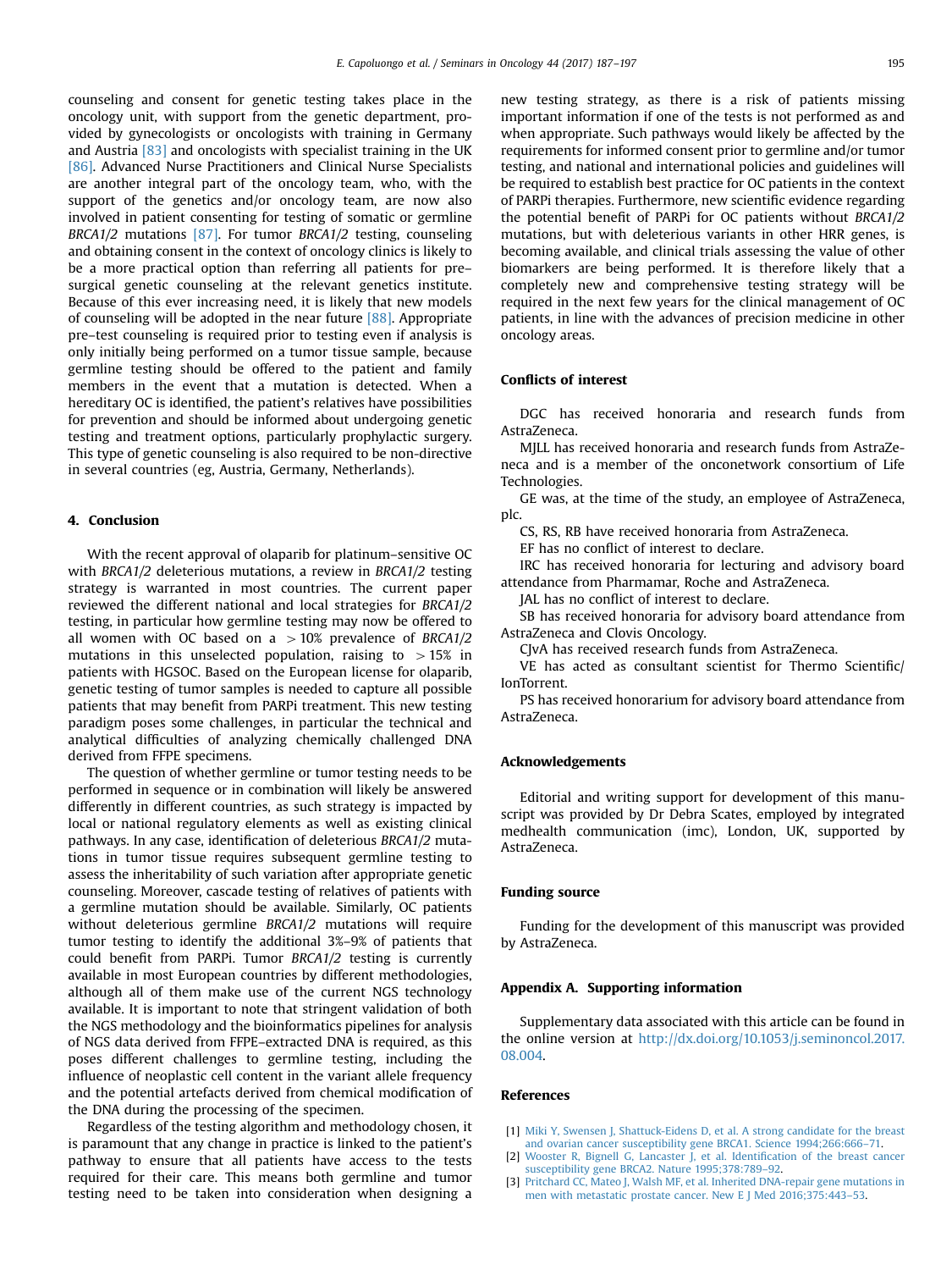- <span id="page-10-0"></span>[4] [Mateo J, Carreira S, Sandhu S, et al. DNA-repair defects and olaparib in](http://refhub.elsevier.com/S0093-7754(17)30052-0/sbref0020) [metastatic prostate cancer. N Eng J Med 2015;373:1697](http://refhub.elsevier.com/S0093-7754(17)30052-0/sbref0020)–708.
- [5] [Paul A, Paul S. The breast cancer susceptibility genes \(BRCA\) in breast and](http://refhub.elsevier.com/S0093-7754(17)30052-0/sbref0025) [ovarian cancers. Front Bioscie \(Landmark Ed\) 2014;19:13.](http://refhub.elsevier.com/S0093-7754(17)30052-0/sbref0025)
- [6] [Pruthi S, Gostout BS, Lindor NM. Identi](http://refhub.elsevier.com/S0093-7754(17)30052-0/sbref0030)fication and management of women [with BRCA mutations or hereditary predisposition for breast and ovarian](http://refhub.elsevier.com/S0093-7754(17)30052-0/sbref0030) [cancer. Mayo Clinic Proceedings 2010;85:1111](http://refhub.elsevier.com/S0093-7754(17)30052-0/sbref0030)–20.
- [7] [Chenevix-Trench G, Milne RL, Antoniou AC, Couch FJ, Easton DF, Goldgar DE.](http://refhub.elsevier.com/S0093-7754(17)30052-0/sbref0035) [International initiative to identify genetic modi](http://refhub.elsevier.com/S0093-7754(17)30052-0/sbref0035)fiers of cancer risk in BRCA1 [and BRCA2 mutation carriers: the Consortium of Investigators of Modi](http://refhub.elsevier.com/S0093-7754(17)30052-0/sbref0035)fiers of [BRCA1 and BRCA2 \(CIMBA\). Breast Cancer Res 2007;9:104.](http://refhub.elsevier.com/S0093-7754(17)30052-0/sbref0035)
- [8] [Levy-Lahad E, Friedman E. Cancer risks among BRCA1 and BRCA2 mutation](http://refhub.elsevier.com/S0093-7754(17)30052-0/sbref0040) [carriers. Br J Cancer 2007;96:11](http://refhub.elsevier.com/S0093-7754(17)30052-0/sbref0040)–5.
- [9] [Bougie O, Weberpals JI. Clinical considerations of BRCA-1 and BRCA-2](http://refhub.elsevier.com/S0093-7754(17)30052-0/sbref0045) [mutation carrier: A review. Int J Surg Oncol 2011;2011.](http://refhub.elsevier.com/S0093-7754(17)30052-0/sbref0045)
- [10] [Garcia-Casado Z, Romero I, Fernandez-Serra A, et al. A de novo complete](http://refhub.elsevier.com/S0093-7754(17)30052-0/sbref0050) BRCA1 gene deletion identifi[ed in a Spanish woman with early bilateral breast](http://refhub.elsevier.com/S0093-7754(17)30052-0/sbref0050) [cancer. BMC Med Genet 2011;12:0.](http://refhub.elsevier.com/S0093-7754(17)30052-0/sbref0050)
- [11] NCCN. Genetic/familial high-risk assessment: Breast and Ovarian. Version 1 2017 Available at: [http://www.nccn.org/professionals/physician\\_gls/pdf/genet](http://www.nccn.org/professionals/physician_gls/pdf/genetics_screening.pdf) [ics\\_screening.pdf.](http://www.nccn.org/professionals/physician_gls/pdf/genetics_screening.pdf) Accessed November 2016.
- [12] [Ledermann JA, Harter P, Gourley C, et al. Olparib maintenance therapy in](http://refhub.elsevier.com/S0093-7754(17)30052-0/sbref0060) [patients with platinum-sensitive relapsed serous ovarian cancer: a preplanned](http://refhub.elsevier.com/S0093-7754(17)30052-0/sbref0060) [retrospective analysis of outcomes by BRCA status in randomised phase 2 trial.](http://refhub.elsevier.com/S0093-7754(17)30052-0/sbref0060) [Lancet Oncol 2015;15:9.](http://refhub.elsevier.com/S0093-7754(17)30052-0/sbref0060)
- [13] [Pujade-Lauraine E, Ledermann J, Penson R, et al. Treatment with olaparib](http://refhub.elsevier.com/S0093-7754(17)30052-0/sbref0065) [monotherapy in the maintenance setting signi](http://refhub.elsevier.com/S0093-7754(17)30052-0/sbref0065)ficantly improves progression[free survival in patients with platinum-sensitive relapsed ovarian cancer:](http://refhub.elsevier.com/S0093-7754(17)30052-0/sbref0065) [Results from the Phase III SOLO2 Study. National Harbor, Maryland, USA: Paper](http://refhub.elsevier.com/S0093-7754(17)30052-0/sbref0065) [presented at: Society of Gynecologic Oncology Annual Meeting on Women](http://refhub.elsevier.com/S0093-7754(17)30052-0/sbref0065)'s [Cancer \(SGO\); 2017.](http://refhub.elsevier.com/S0093-7754(17)30052-0/sbref0065)
- [14] [Mirza MR, Monk BJ, Herrstedt J, et al. Niraparib maintenance therapy in](http://refhub.elsevier.com/S0093-7754(17)30052-0/sbref0070) [platinum-sensitive recurrent ovarian cancer. N Eng J Med 2016;375:10.](http://refhub.elsevier.com/S0093-7754(17)30052-0/sbref0070)
- [15] [Papa A, Caruso D, Strudel M, Tomao S, Tomao F. Update on Poly-ADP-ribose](http://refhub.elsevier.com/S0093-7754(17)30052-0/sbref0075) [polymerase inhibition for ovarian cancer treatment. Journal of translational](http://refhub.elsevier.com/S0093-7754(17)30052-0/sbref0075) [medicine 2016;14:267.](http://refhub.elsevier.com/S0093-7754(17)30052-0/sbref0075)
- [16] [Wang YQ, Wang PY, Wang YT, Yang GF, Zhang A, Miao ZH. An Update on Poly](http://refhub.elsevier.com/S0093-7754(17)30052-0/sbref0080) [\(ADP-ribose\)polymerase-1 \(PARP-1\) Inhibitors: Opportunities and Challenges](http://refhub.elsevier.com/S0093-7754(17)30052-0/sbref0080) [in Cancer Therapy. Journal of medicinal chemistry 2016;59:9575](http://refhub.elsevier.com/S0093-7754(17)30052-0/sbref0080)–98.
- [17] [McLachlan J, George A, Banerjee S. The current status of PARP inhibitors in](http://refhub.elsevier.com/S0093-7754(17)30052-0/sbref0085) [ovarian cancer. Tumori 2016;102:433](http://refhub.elsevier.com/S0093-7754(17)30052-0/sbref0085)–40.
- [18] [Parkes EE, Kennedy RD. Clinical Application of Poly\(ADP-Ribose\) Polymerase](http://refhub.elsevier.com/S0093-7754(17)30052-0/sbref0090) [Inhibitors in High-Grade Serous Ovarian Cancer. The oncologist 2016;21:](http://refhub.elsevier.com/S0093-7754(17)30052-0/sbref0090) [586](http://refhub.elsevier.com/S0093-7754(17)30052-0/sbref0090)–93.
- [19] [McGuire WP, Hoskins WJ, Brady MF. Cyclophosphamide and cisplatin com](http://refhub.elsevier.com/S0093-7754(17)30052-0/sbref0095)[pared with paclitaxel and cisplatin in patients with stage III and stage IV](http://refhub.elsevier.com/S0093-7754(17)30052-0/sbref0095) [ovarian cancer. N Eng J Med 1996;334:5.](http://refhub.elsevier.com/S0093-7754(17)30052-0/sbref0095)
- [20] Burger RA, [Brady MF, Bookman MA, et al. Incorporation of bevacizumab in the](http://refhub.elsevier.com/S0093-7754(17)30052-0/sbref0100) [primary treatment of ovarian cancer. N Eng J Med 2011;365:10.](http://refhub.elsevier.com/S0093-7754(17)30052-0/sbref0100)
- [21] [Markman M, Liu PY, Moon J, et al. Impact on survival of 12 versus 3 monthly](http://refhub.elsevier.com/S0093-7754(17)30052-0/sbref0105) [cycles of paclitaxel \(175 mg/m2\) administered to patients with advanced](http://refhub.elsevier.com/S0093-7754(17)30052-0/sbref0105) [ovarian cancer who attained a complete response to primary platinum](http://refhub.elsevier.com/S0093-7754(17)30052-0/sbref0105)[paclitaxel: follow-up of a Southwest Oncology Group and Gynecologic](http://refhub.elsevier.com/S0093-7754(17)30052-0/sbref0105) [Oncology Group phase 3 trial. Gynecol Oncol 2009;114:3.](http://refhub.elsevier.com/S0093-7754(17)30052-0/sbref0105)
- [22] Perren TJ, Swart AM, Pfi[sterer J, et al. A phase 3 trial of bevacizumab in ovarian](http://refhub.elsevier.com/S0093-7754(17)30052-0/sbref0110) [cancer. N Eng J Med 2011;365:2484](http://refhub.elsevier.com/S0093-7754(17)30052-0/sbref0110)–96.
- [23] [Cramer DW. The epidemiology of endometrial and ovarian cancer. Hematol](http://refhub.elsevier.com/S0093-7754(17)30052-0/sbref0115) [Oncol Clin North Am 2012;26:1](http://refhub.elsevier.com/S0093-7754(17)30052-0/sbref0115)–12.
- [24] [McCluggage WG. Morphological subtypes of ovarian carcinoma: a review with](http://refhub.elsevier.com/S0093-7754(17)30052-0/sbref0120) [emphasis on new developments and pathogenesis. Pathology 2011;43:](http://refhub.elsevier.com/S0093-7754(17)30052-0/sbref0120) [420](http://refhub.elsevier.com/S0093-7754(17)30052-0/sbref0120)–32.
- [25] [Vaughan S, Coward JI, Bast RC Jr., et al. Rethinking ovarian cancer: recom](http://refhub.elsevier.com/S0093-7754(17)30052-0/sbref0125)[mendations for improving outcomes. Nature reviews Cancer 2011;11:719](http://refhub.elsevier.com/S0093-7754(17)30052-0/sbref0125)–25.
- [26] [Alsop K, Fereday S, Meldrum C, et al. BRCA mutation frequency and patterns of](http://refhub.elsevier.com/S0093-7754(17)30052-0/sbref0130) [treatment response in BRCA mutation-positive women with ovarian cancer: a](http://refhub.elsevier.com/S0093-7754(17)30052-0/sbref0130) [report from the Australian Ovarian Cancer Study Group. J Clin Oncol: of](http://refhub.elsevier.com/S0093-7754(17)30052-0/sbref0130)ficial [journal of the American Society of Clinical Oncology 2012;30:2654](http://refhub.elsevier.com/S0093-7754(17)30052-0/sbref0130)–63.
- [27] [Hennessy BT, Timms KM, Carey MS, et al. Somatic mutations in BRCA1 and](http://refhub.elsevier.com/S0093-7754(17)30052-0/sbref0135) [BRCA2 could expand the number of patients that bene](http://refhub.elsevier.com/S0093-7754(17)30052-0/sbref0135)fit from poly (ADP [ribose\) polymerase inhibitors in ovarian cancer. J Clin Oncol: of](http://refhub.elsevier.com/S0093-7754(17)30052-0/sbref0135)ficial journal of [the American Society of Clinical Oncology 2010;28:3570](http://refhub.elsevier.com/S0093-7754(17)30052-0/sbref0135)–6.
- [28] [Jacobi CE, van Ierland Y, van Asperen CJ, et al. Prediction of BRCA1/2 mutation](http://refhub.elsevier.com/S0093-7754(17)30052-0/sbref0140) [status in patients with ovarian cancer from a hospital-based cohort. Genetics](http://refhub.elsevier.com/S0093-7754(17)30052-0/sbref0140) in medicine: offi[cial journal of the American College of Medical Genetics](http://refhub.elsevier.com/S0093-7754(17)30052-0/sbref0140) [2007;9:173](http://refhub.elsevier.com/S0093-7754(17)30052-0/sbref0140)–9.
- [29] [Malander S, Ridderheim M, Masback A, et al. One in 10 ovarian cancer patients](http://refhub.elsevier.com/S0093-7754(17)30052-0/sbref0145) [carry germ line BRCA1 or BRCA2 mutations: results of a prospective study in](http://refhub.elsevier.com/S0093-7754(17)30052-0/sbref0145) [Southern Sweden. Eur J Cancer 2004;40:422](http://refhub.elsevier.com/S0093-7754(17)30052-0/sbref0145)–8.
- [30] [Risch N. The genetic epidemiology of cancer: interpreting family and twin](http://refhub.elsevier.com/S0093-7754(17)30052-0/sbref0150) [studies and their implications for molecular genetic approaches. Cancer](http://refhub.elsevier.com/S0093-7754(17)30052-0/sbref0150) [epidemiology, biomarkers](http://refhub.elsevier.com/S0093-7754(17)30052-0/sbref0150) & [prevention : a publication of the American](http://refhub.elsevier.com/S0093-7754(17)30052-0/sbref0150) [Association for Cancer Research, cosponsored by the American Society of](http://refhub.elsevier.com/S0093-7754(17)30052-0/sbref0150) [Preventive Oncology 2001;10:733](http://refhub.elsevier.com/S0093-7754(17)30052-0/sbref0150)–41.
- [31] [Soegaard M, Kjaer SK, Cox M, et al. BRCA1 and BRCA2 mutation prevalence and](http://refhub.elsevier.com/S0093-7754(17)30052-0/sbref0155) [clinical characteristics of a population-based series of ovarian cancer cases](http://refhub.elsevier.com/S0093-7754(17)30052-0/sbref0155)

[from Denmark. Clinical cancer research: an of](http://refhub.elsevier.com/S0093-7754(17)30052-0/sbref0155)ficial journal of the American [Association for Cancer Research 2008;14:3761](http://refhub.elsevier.com/S0093-7754(17)30052-0/sbref0155)–7.

- [32] [Stavropoulou AV, Fostira F, Pertesi M, et al. Prevalence of BRCA1 mutations in](http://refhub.elsevier.com/S0093-7754(17)30052-0/sbref0160) [familial and sporadic Greek ovarian cancer cases. PloS one 2013;8:e58182.](http://refhub.elsevier.com/S0093-7754(17)30052-0/sbref0160)
- [33] [Ben David Y, Chetrit A, Hirsh-Yechezkel G, et al. Effect of BRCA mutations on](http://refhub.elsevier.com/S0093-7754(17)30052-0/sbref0165) [the length of survival in epithelial ovarian tumors. J Clin Oncol: of](http://refhub.elsevier.com/S0093-7754(17)30052-0/sbref0165)ficial journal of [the American Society of Clinical Oncology 2002;20:463](http://refhub.elsevier.com/S0093-7754(17)30052-0/sbref0165)–6.
- [34] [Bolton KL, Chenevix-Trench G, Goh C, et al. Association between BRCA1 and](http://refhub.elsevier.com/S0093-7754(17)30052-0/sbref0170) [BRCA2 mutations and survival in women with invasive epithelial ovarian](http://refhub.elsevier.com/S0093-7754(17)30052-0/sbref0170) [cancer. JAMA 2012;307:382](http://refhub.elsevier.com/S0093-7754(17)30052-0/sbref0170)–90.
- [35] [Boyd J, Sonoda Y, Federici MG, et al. Clinicopathologic features of BRCA-linked](http://refhub.elsevier.com/S0093-7754(17)30052-0/sbref0175) [and sporadic ovarian cancer. JAMA 2000;283:2260](http://refhub.elsevier.com/S0093-7754(17)30052-0/sbref0175)–5. [36] [Cass I, Baldwin RL, Varkey T, Moslehi R, Narod SA, Karlan BY. Improved](http://refhub.elsevier.com/S0093-7754(17)30052-0/sbref0180)
- [survival in women with BRCA-associated ovarian carcinoma. Cancer](http://refhub.elsevier.com/S0093-7754(17)30052-0/sbref0180) [2003;97:2187](http://refhub.elsevier.com/S0093-7754(17)30052-0/sbref0180)–95.
- [37] [Chetrit A, Hirsh-Yechezkel G, Ben-David Y, Lubin F, Friedman E, Sadetzki S.](http://refhub.elsevier.com/S0093-7754(17)30052-0/sbref0185) [Effect of BRCA1/2 mutations on long-term survival of patients with invasive](http://refhub.elsevier.com/S0093-7754(17)30052-0/sbref0185) [ovarian cancer: the national Israeli study of ovarian cancer. J Clin Oncol:](http://refhub.elsevier.com/S0093-7754(17)30052-0/sbref0185) offi[cial journal of the American Society of Clinical Oncology 2008;26:20](http://refhub.elsevier.com/S0093-7754(17)30052-0/sbref0185)–5.
- [38] [Majdak EJ, Debniak J, Milczek T, et al. Prognostic impact of BRCA1 pathogenic](http://refhub.elsevier.com/S0093-7754(17)30052-0/sbref0190) and BRCA1/BRCA2 unclassifi[ed variant mutations in patients with ovarian](http://refhub.elsevier.com/S0093-7754(17)30052-0/sbref0190) [carcinoma. Cancer 2005;104:1004](http://refhub.elsevier.com/S0093-7754(17)30052-0/sbref0190)–12.
- [39] [Yang D, Khan S, Sun Y, et al. Association of BRCA1 and BRCA2 mutations with](http://refhub.elsevier.com/S0093-7754(17)30052-0/sbref0195) [survival, chemotherapy sensitivity, and gene mutator phenotype in patients](http://refhub.elsevier.com/S0093-7754(17)30052-0/sbref0195) [with ovarian cancer. JAMA 2011;306:1557](http://refhub.elsevier.com/S0093-7754(17)30052-0/sbref0195)–65.
- [40] [Pennington KP, Walsh T, Harrell MI, et al. Germline and somatic mutations in](http://refhub.elsevier.com/S0093-7754(17)30052-0/sbref0200) [homologous recombination genes predict platinum response and survival in](http://refhub.elsevier.com/S0093-7754(17)30052-0/sbref0200) [ovarian, fallopian tube, and peritoneal carcinomas. Clinical cancer research: an](http://refhub.elsevier.com/S0093-7754(17)30052-0/sbref0200) offi[cial journal of the American Association for Cancer Research 2014;20:](http://refhub.elsevier.com/S0093-7754(17)30052-0/sbref0200) [764](http://refhub.elsevier.com/S0093-7754(17)30052-0/sbref0200)–75.
- [41] [Ledermann JA, Harter P, Gourley C, et al. Overall survival in patients with](http://refhub.elsevier.com/S0093-7754(17)30052-0/sbref0205) [platinum-sensitive recurrent serous ovarian cancer receiving olaparib main](http://refhub.elsevier.com/S0093-7754(17)30052-0/sbref0205)[tenance monotherapy: an updated analysis from a randomised, placebo](http://refhub.elsevier.com/S0093-7754(17)30052-0/sbref0205)[controlled, double-blind, phase 2 trial. Lancet Oncol 2016;17:1579](http://refhub.elsevier.com/S0093-7754(17)30052-0/sbref0205)–89.
- [42] Network CGAR. Integrated genomic analysis of ovarian carcinoma. Nature 474:609-615.
- [43] [Kanchi KL, Johnson KJ, Lu C, et al. Integrated analysis of germline and somatic](http://refhub.elsevier.com/S0093-7754(17)30052-0/sbref0210) [variants in ovarian cancer. Nature communications 2014;5:3156.](http://refhub.elsevier.com/S0093-7754(17)30052-0/sbref0210)
- [44] [Cunningham JM, Cicek MS, Larson NB, et al. Clinical characteristics of ovarian](http://refhub.elsevier.com/S0093-7754(17)30052-0/sbref0215) cancer classifi[ed by BRCA1, BRCA2, and RAD51C status. Scienti](http://refhub.elsevier.com/S0093-7754(17)30052-0/sbref0215)fic reports [2014;4:4026.](http://refhub.elsevier.com/S0093-7754(17)30052-0/sbref0215)
- [45] [Rzepecka IK, Szafron L, Stys A, et al. High frequency of allelic loss at the BRCA1](http://refhub.elsevier.com/S0093-7754(17)30052-0/sbref0220) [locus in ovarian cancers: clinicopathologic and molecular associations. Cancer](http://refhub.elsevier.com/S0093-7754(17)30052-0/sbref0220) [genetics 2012;205:94](http://refhub.elsevier.com/S0093-7754(17)30052-0/sbref0220)–100.
- [46] [Walsh T, Casadei S, Lee MK, et al. Mutations in 12 genes for inherited ovarian,](http://refhub.elsevier.com/S0093-7754(17)30052-0/sbref0225) [fallopian tube, and peritoneal carcinoma identi](http://refhub.elsevier.com/S0093-7754(17)30052-0/sbref0225)fied by massively parallel [sequencing. Proceedings of the National Academy of Sciences of the United](http://refhub.elsevier.com/S0093-7754(17)30052-0/sbref0225) [States of America 2011;108:18032](http://refhub.elsevier.com/S0093-7754(17)30052-0/sbref0225)–7.
- [47] [Weren RD, Mensenkamp AR, Simons M, et al. Novel BRCA1 and BRCA2 Tumor](http://refhub.elsevier.com/S0093-7754(17)30052-0/sbref0230) [Test as Basis for Treatment Decisions and Referral for Genetic Counselling of](http://refhub.elsevier.com/S0093-7754(17)30052-0/sbref0230) [Patients with Ovarian Carcinomas. Human mutation 2016.](http://refhub.elsevier.com/S0093-7754(17)30052-0/sbref0230)
- [48] [Bast RC Jr., Hennessy B, Mills GB. The biology of ovarian cancer: new](http://refhub.elsevier.com/S0093-7754(17)30052-0/sbref0235) [opportunities for translation. Nature reviews Cancer 2009;9:415](http://refhub.elsevier.com/S0093-7754(17)30052-0/sbref0235)–28.
- [49] [Edwards SL, Brough R, Lord CJ, et al. Resistance to therapy caused by intragenic](http://refhub.elsevier.com/S0093-7754(17)30052-0/sbref0240) [deletion in BRCA2. Nature 2008;451:1111](http://refhub.elsevier.com/S0093-7754(17)30052-0/sbref0240)–5.
- [50] [Norquist B, Wurz KA, Pennil CC, et al. Secondary somatic mutations restoring](http://refhub.elsevier.com/S0093-7754(17)30052-0/sbref0245) [BRCA1/2 predict chemotherapy resistance in hereditary ovarian carcinomas. J](http://refhub.elsevier.com/S0093-7754(17)30052-0/sbref0245) [Clin Oncol 2011;29:3008](http://refhub.elsevier.com/S0093-7754(17)30052-0/sbref0245)–15.
- [51] [Patch AM, Christie EL, Etemadmoghadam D, et al. Whole-genome character](http://refhub.elsevier.com/S0093-7754(17)30052-0/sbref0250)[ization of chemoresistant ovarian cancer. Nature 2015;521:489](http://refhub.elsevier.com/S0093-7754(17)30052-0/sbref0250)–94.
- [52] [Sakai W, Swisher EM, Jacquemont C, et al. Functional restoration of BRCA2](http://refhub.elsevier.com/S0093-7754(17)30052-0/sbref0255) [protein by secondary BRCA2 mutations in BRCA2-mutated ovarian carcinoma.](http://refhub.elsevier.com/S0093-7754(17)30052-0/sbref0255) [Cancer research 2009;69:6381](http://refhub.elsevier.com/S0093-7754(17)30052-0/sbref0255)–6.
- [53] [Sakai W, Swisher EM, Karlan BY, et al. Secondary mutations as a mechanism of](http://refhub.elsevier.com/S0093-7754(17)30052-0/sbref0260) [cisplatin resistance in BRCA2-mutated cancers. Nature 2008;451:1116](http://refhub.elsevier.com/S0093-7754(17)30052-0/sbref0260)–20.
- [54] [Swisher EM, Sakai W, Karlan BY, Wurz K, Urban N, Taniguchi T. Secondary](http://refhub.elsevier.com/S0093-7754(17)30052-0/sbref0265) [BRCA1 mutations in BRCA1-mutated ovarian carcinomas with platinum](http://refhub.elsevier.com/S0093-7754(17)30052-0/sbref0265) [resistance. Cancer research 2008;68:2581](http://refhub.elsevier.com/S0093-7754(17)30052-0/sbref0265)–6.
- [55] [Dhillon KK, Swisher EM, Taniguchi T. Secondary mutations of BRCA1/2 and](http://refhub.elsevier.com/S0093-7754(17)30052-0/sbref0270) [drug resistance. Cancer science 2011;102:663](http://refhub.elsevier.com/S0093-7754(17)30052-0/sbref0270)–9.
- [56] [Wolff AC, Hammond ME, Hicks DG, et al. Recommendations for human](http://refhub.elsevier.com/S0093-7754(17)30052-0/sbref0275) [epidermal growth factor receptor 2 testing in breast cancer: American Society](http://refhub.elsevier.com/S0093-7754(17)30052-0/sbref0275) [of Clinical Oncology/College of American Pathologists clinical practice guide](http://refhub.elsevier.com/S0093-7754(17)30052-0/sbref0275)[line update. J Clin Oncol 2013;31:3997](http://refhub.elsevier.com/S0093-7754(17)30052-0/sbref0275)–4013.
- [57] [van Dijk EL, Jaszczyszyn Y, Thermes C. Library preparation methods for next](http://refhub.elsevier.com/S0093-7754(17)30052-0/sbref0280)[generation sequencing: tone down the bias. Experimental cell research](http://refhub.elsevier.com/S0093-7754(17)30052-0/sbref0280) [2014;322:12](http://refhub.elsevier.com/S0093-7754(17)30052-0/sbref0280)–20.
- [58] Larsson N, Borg A, Hodgson S, et al. European Molecular Genetics Quality Network (EMQN) best practice guidelines for molecular genetics analysis in hereditary breast/ovarian cancer 2008 Available at: [http://www.emqn.org/](http://www.emqn.org/emqn/digitalAssets/0/232_EMQNBRCAguidelines0908.pdf) [emqn/digitalAssets/0/232\\_EMQNBRCAguidelines0908.pdf.](http://www.emqn.org/emqn/digitalAssets/0/232_EMQNBRCAguidelines0908.pdf) (Accessed September 2016).
- [59] [Caputo S, Benboudjema L, Sinilnikova O, Rouleau E, Beroud C, Lidereau R.](http://refhub.elsevier.com/S0093-7754(17)30052-0/sbref0290) [Description and analysis of genetic variants in French hereditary breast and](http://refhub.elsevier.com/S0093-7754(17)30052-0/sbref0290) [ovarian cancer families recorded in the UMD-BRCA1/BRCA2 databases. Nucleic](http://refhub.elsevier.com/S0093-7754(17)30052-0/sbref0290) [acids research 2012;40:D992](http://refhub.elsevier.com/S0093-7754(17)30052-0/sbref0290)–1002.